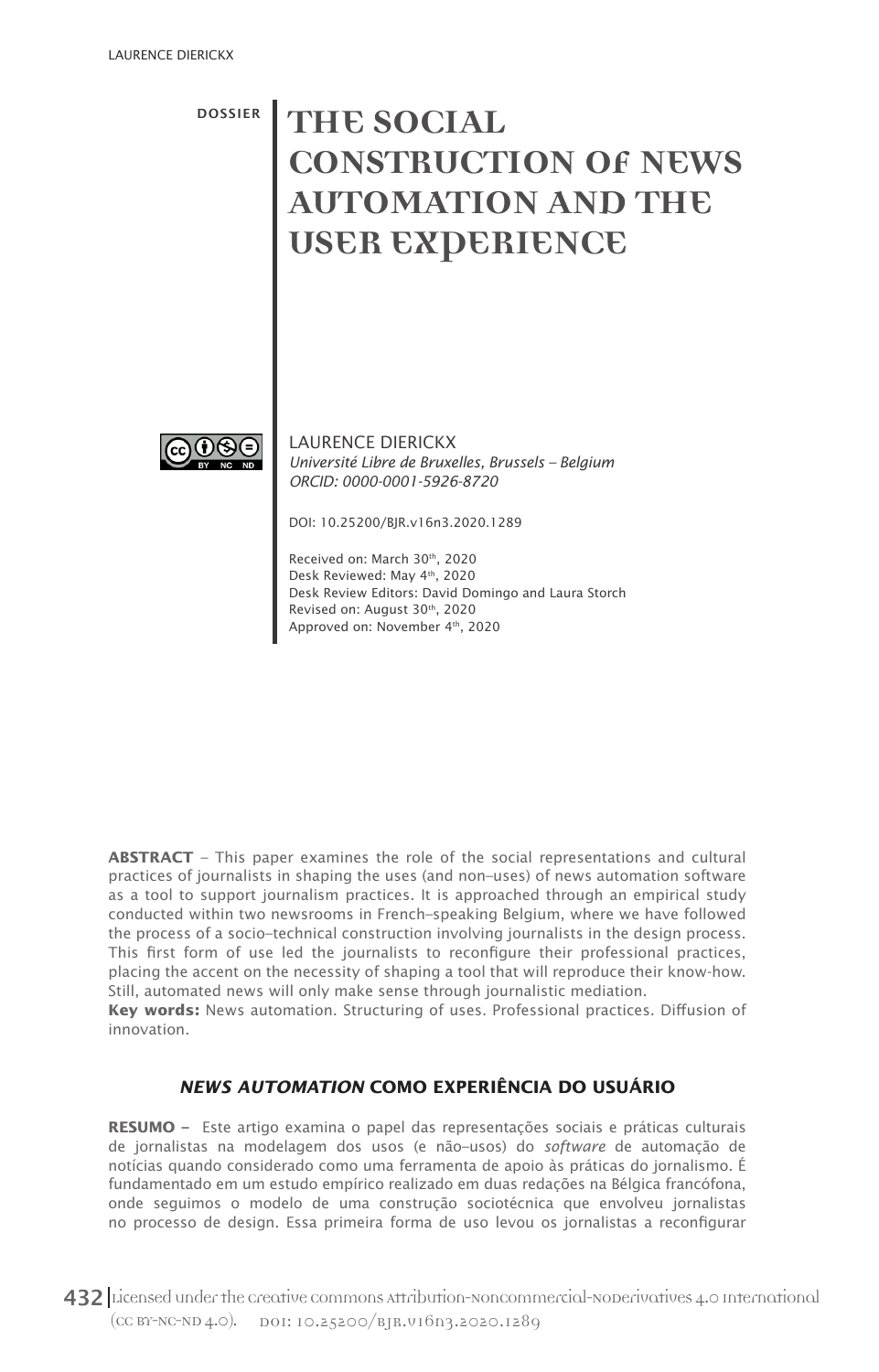suas práticas profissionais, enfatizando a necessidade de moldar uma ferramenta que reproduza seu *know–how.* Ainda assim, as notícias automatizadas só farão sentido através da mediação jornalística.

**Palavras-chave:** Automatização das notícias. Estruturação dos usos. Práticas profissionais. Difusão da inovação.

#### *NEWS AUTOMATION* **COMO EXPERIENCIA DE USUARIO**

**RESUMEN –** Este artículo examina el papel de las representaciones sociales y las prácticas culturales de los periodistas en el modelado de los usos (y no usos) del *software* de automatización de noticias cuando se considera como una herramienta para apoyar las prácticas periodísticas. Se basa en un estudio empírico realizado en dos salas de redacción en Bélgica francófona, donde seguimos el modelo de una construcción socio–técnica que involucró a periodistas en el proceso de diseño. Esta primera forma de uso llevó a los periodistas a reconfigurar sus prácticas profesionales, enfatizando la necesidad de dar forma a una herramienta que reproduzca sus conocimientos. Aun así, las noticias automatizadas solo tendrán sentido a través de la mediación periodística.

**Palabras clave:** Automatización de noticias. Estructuración de usos. Prácticas profesionales Difusión de la innovación.

#### **1 News automation in context**

News automation consists of transforming structured data into texts in natural language or other form of visual representation. Three variables explain the development of this phenomenon: the constantly evolving information and communication technologies, which constitute the engine of innovations (Hammond, 2017); the availability of increasingly large volumes of data that participate in the "datafication" of society (Loosen, 2018); and the quantitative turn undertaken in the world of journalism (Coddington, 2015).

News automation technologies are unanimously recognized for their performance or potential (Graefe, 2016; Fanta, 2017; Leppänen et al., 2017), including high-speed processing, real– time coverage, large–scale content production, the possibility of generating different forms of visual representations from the same data set, multilingualism, or even extension of the media coverage to subjects barely covered due to limited human resources. However, these technologies are not without limits. The need for structured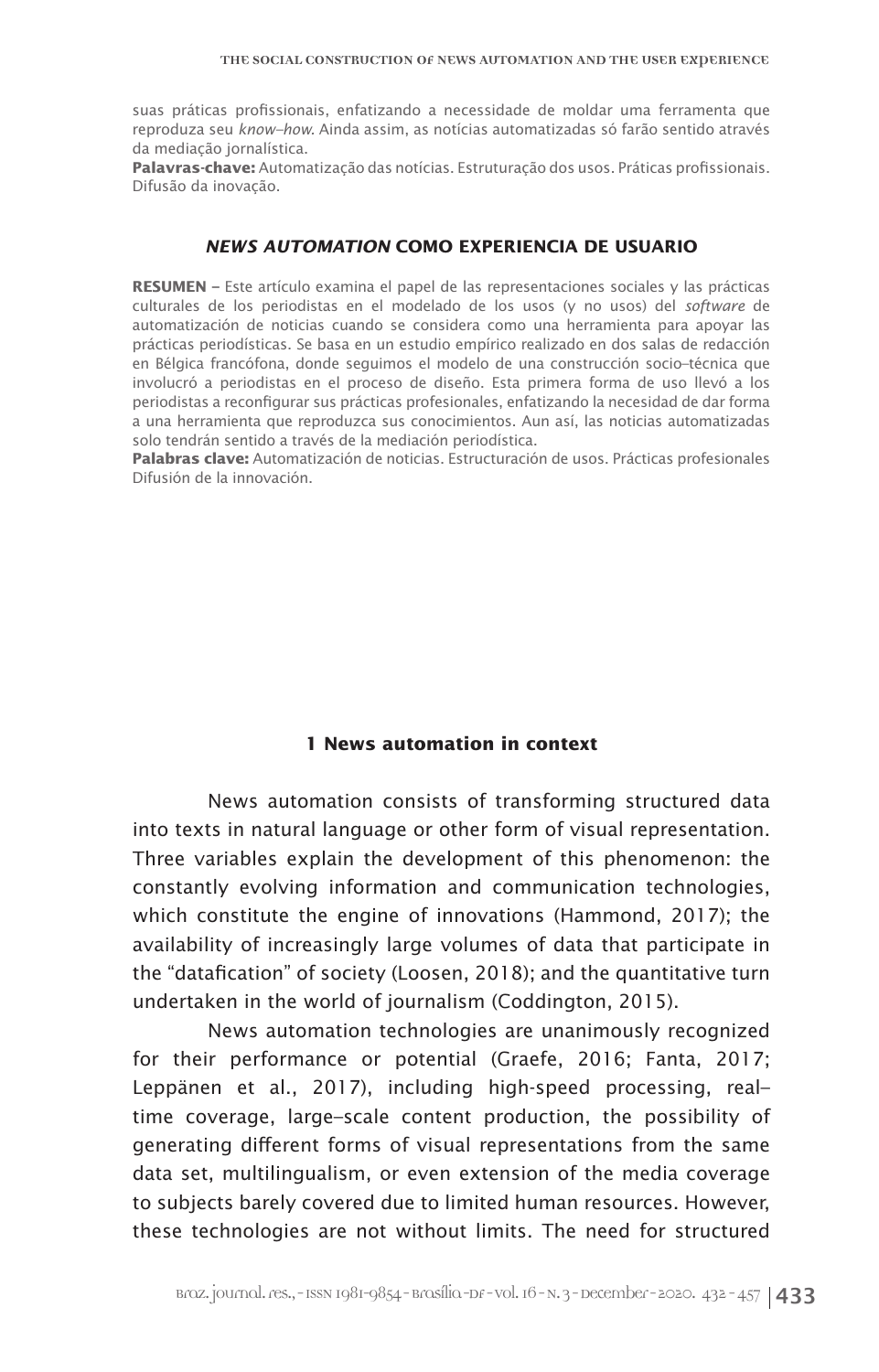data that meets technical and journalistic quality requirements (Dierickx, 2018) explains why the covered fields are currently limited to sports, the economy, election results, or the environment. The strong dependence on the expertise of an application domain further explains why these technologies are often unique and nonreproducible (Linden, 2017).

These information systems can be used for the dissemination of information that is not subject to journalistic reprocessing, whether via the web pages or social networks of a news media (*Le Monde* in France, *Yle* in Finland, *The Washington Post* in the United States) or flows delivered by press agencies (*Associated Press* in the United States, *NTB* in Norway). They can also be used either as tools for data-driven journalism (*Press Association* and *Urbs Media* in the United Kingdom) or to provide alerts for subjects with a potential interest in the fields (*MittMedia* in Sweden). One of the main arguments put forward to justify their introduction within newsrooms is the management of time–consuming tasks (Carlson, 2015). Nevertheless, can journalism only be considered through the lenses of a sum of tasks and skills, allowing their execution (Van Dalen, 2012)? Much more than an occupational activity, journalism also constitutes a professional culture and ideology that encompasses values, strategies, and formal codes commonly shared, despite the diversity of production contexts (Deuze, 2005). Therefore, it is not just the definition of the role of the journalist that is questioned: the professional identity and authority and the meaning of the job are just as important (Neveu, 2010). As workers, journalists have always deal with technological developments (Hardt, 1990). News automation technologies imply an overhaul of what journalism is: who does it and what does it do (Primo & Zago, 2015).

Often associated with the metaphor of the "robot journalist", news automation encourages dual representations that reflect its challenges – either a threat against employment and professional identity or an opportunity through an enchanted vision of the reinvention of journalism. In facing this phenomenon, journalists have expressed a series of antagonistic attitudes that testify to the long history of ambiguous relationships with such technologies. They could be deterministic or resilient, considering that technological developments are unavoidable and will help strengthen existing professional standards (Van Dalen, 2012); reactionary, believing that technological developments do not fit professional practices and values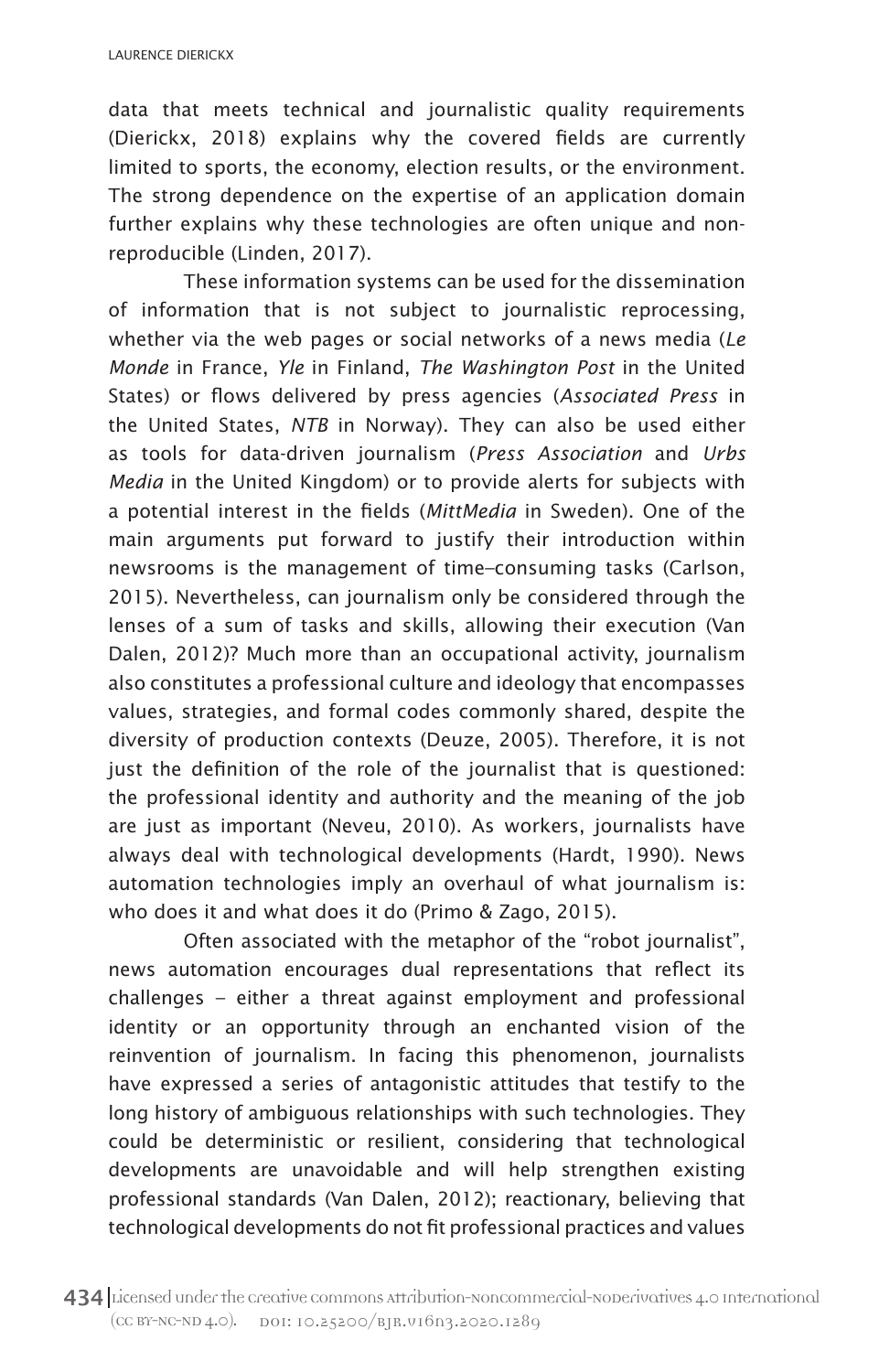and represent a threat to employment (Graefe, 2016; Thurman et al., 2017); or positivist, viewing the phenomenon as a lever to reinvent journalism (Karlsen & Stavelin, 2014). These postures, which have characterized the discourses of the journalists about technological innovations for almost forty years (Powers, 2012), cannot be dissociated from the social and cultural representations of the technical object. If news automation can be considered a finished product delivered to audiences without journalistic mediation, this paper is interested in its aspect related to journalistic practices. In terms of complementarity, the system deals with raw facts or provides first drafts, while the journalist brings depth to the context and analysis (Thurman et al., 2017; Latar, 2018). More specifically, this research focuses on the role of the social representations and cultural practices in shaping the uses (and non– uses) of news automation software that support journalism practices. It is based on two case studies conducted in two Belgian newsrooms; in these, journalists, as the end–users of the software, were invited to participate in the design process of news automation artifacts. Did the tools meet their journalistic requirements? Did the ambivalence of the metaphor of the "robot journalist" between opportunity and threat influence their representations of the tool? To what extent has this influenced their uses?

## **2 Sociohistorical background**

Journalists have often shown resistance to the introduction of technological innovations in newsrooms because they were seen as constituting a stressor that induced deterioration of working conditions, on the one hand (Mico et al., 2013) and because they were able to challenge the idea of what journalism is, both in terms of its practices and its professional ideals, on the other (Deuze, 2005). The phenomenon of resistance can be explained by a refusal to upset the values conveyed by the ideology of journalism (Deuze, 2005; Nygren, 2014). In the context of ICT, resistance has often arisen from representations influenced either by an ideal of the profession or by the myths conveyed by the technology. Digital innovations were often characterized by utopian and dystopian discourses on the advantages (or disadvantages) of adopting them (Domingo, 2008). The imaginaries of journalists have been shaped in an individual and collective way – individual because the mental representations of a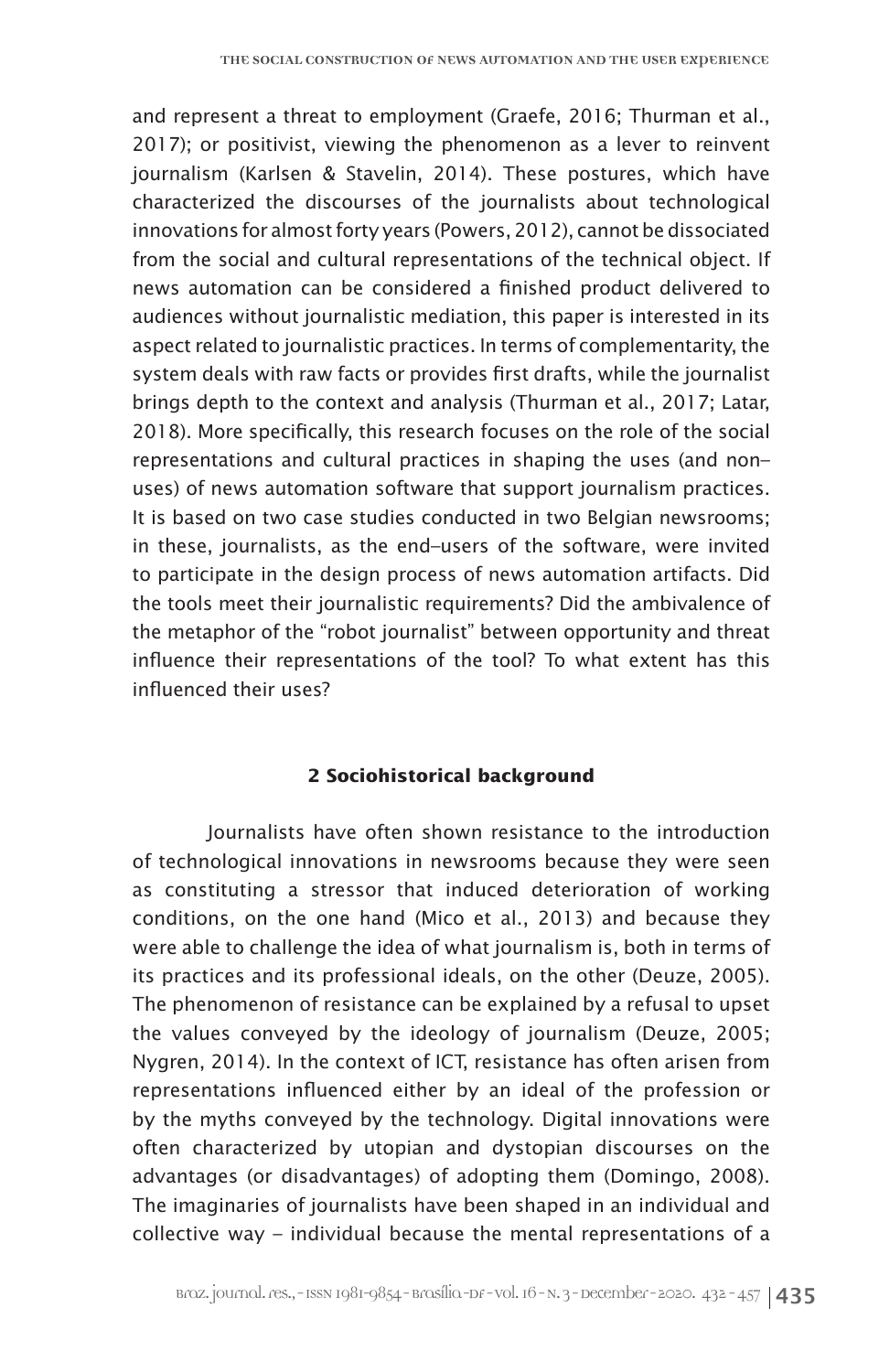LAURENCE DIERICKX

person are conditioned by his referents, whether social or cultural, and collective because professionals have shown common positions. In the wake of the development of convergence policies, digital technologies were seen as stressing journalists who had to develop new skills to produce more content in a multimedia logic (Saltzis & Dickinson, 2008). Scholars have also explained the resistances induced by the changes within the professional practices and a weakening of the dividing line between journalistic and technical teams (Cottle & Ashton, 1999), by organizational factors linked to the management of the news media (Ursell, 2001; Boczkowski, 2015) as well as by a lack of budget or time dedicated to training (Garrisson, 2001 as cited in Deuze, 2008).

Convergence policies have led journalists to reconfigure social and editorial processes, as they had to reconsider their skills and professional specificities. However, multiskilling or multitasking was not always viewed negatively. Young journalists appeared to be the most receptive, believing that these are new opportunities (Nygren, 2014). Moreover, a multi–support logic could be considered as a positive engine for a professional career (Singer, 2004). This illustrates the fact that the novelty was less connected to the way on how technologies have modified professional practices than to the way on how they have integrated them (Plesner, 2009). One of the main consequences of these policies was the development of new skills less focused on the traditional tasks of journalists. It is now recognized that journalists must meet the requirements of a multimedia logic; the essential characteristics of journalism, however, have remained the same (Singer, 2019). Journalism has become more technical, and journalists have seen a shift in their role, going from news producers to news gatherers or managers (Bakker, 2014). Digital technologies have contributed to changes in editorial processes and professional routines. Journalists have had to deal with the challenges of a digital environment while time became an adversary and new forms of work appeared: fast production of content requires skills that need time to learn and practice (Deuze & Bardoel, 2001; Powers, 2012). However, technology should not be seen as an independent factor but as expanding and amplifying previous ways of doing things (Deuze, 2008). If versatility occurs when the professional skills of journalists go beyond newsgathering activities, it is also a part of a technological and economic logic. It has often been accompanied by deskilling since it leaves less time to satisfy traditional practices (Kammer, 2013).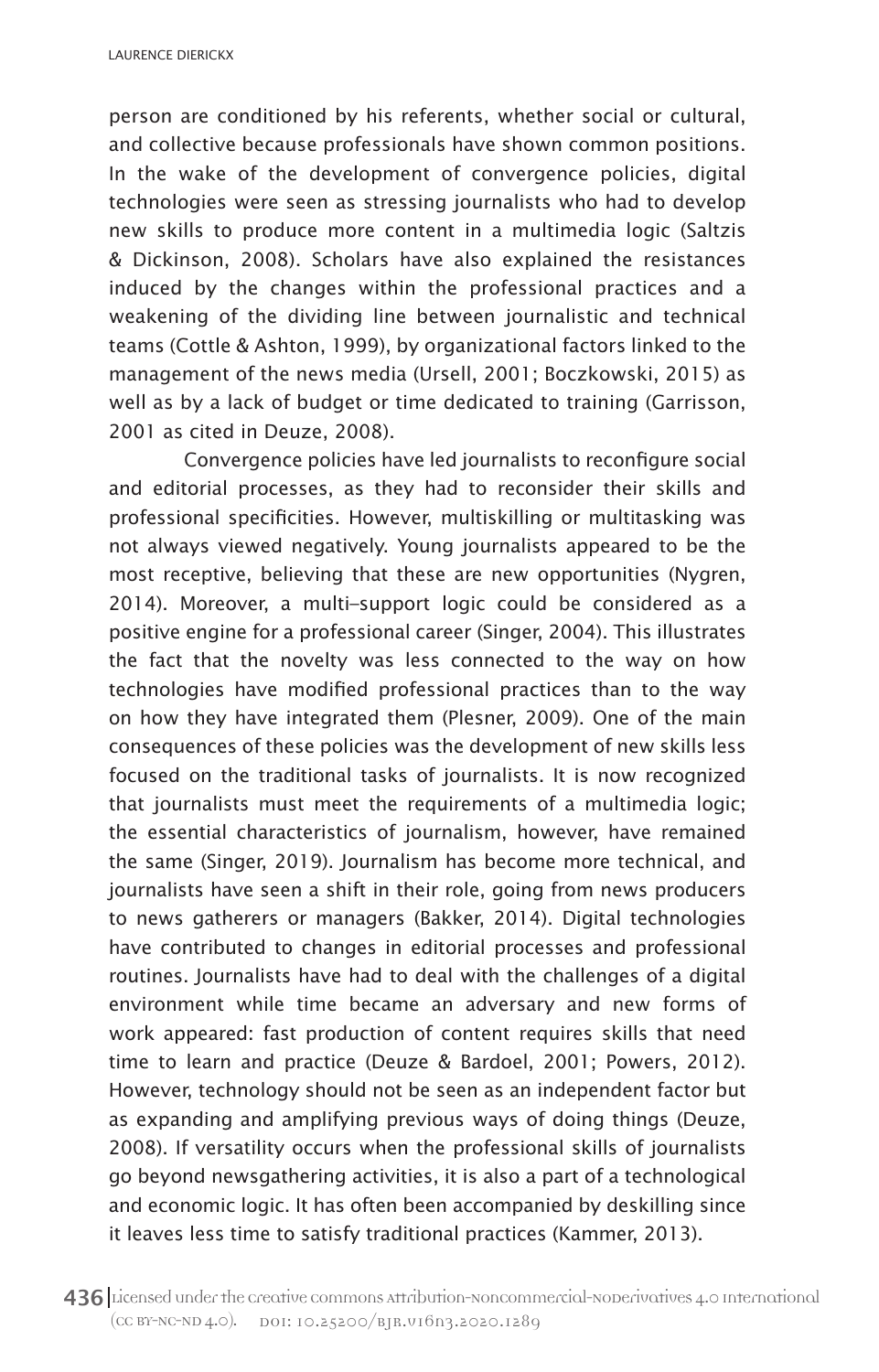News automation is growing in a particularly difficult context for the news industry, which is not without adverse effects on work conditions (Deuze & Witschge, 2018). That is why it is understandable that journalists might fear a technology that takes charge of some parts of their job (Linden, 2017). However, journalism cannot be solely seen as an occupational activity: reducing journalism to a sum of tasks obscure the fact that journalism is much more: a know-how, a professional culture, or an ideology (Deuze, 2005; Kammer, 2013). Until now, no news automation system can conduct interviews, build a relationship of trust with information sources, provide in-depth analysis, or deliver opinions (Graefe, 2016). Nevertheless, recent developments in artificial intelligence could be a game–changer in the coming years. When it is tackled as a tool to help journalists in their investigative or daily routines, news automation can be seen as a new avatar of data-driven journalism (Latar, 2018). In this case, journalists do not necessarily have to develop new skills but focus on their additional values; this is emphasized even more because of imaginary excellence in journalism grounds, a data-driven approach that carries the myth of information being more accurate, reliable, and objective (Anderson, 2018).

News automation is further nourished with the representations carried by the robot metaphor, which arouses professional, identity– related, or ideological anxieties because it questions the idea of what journalism is (Linden & Dierickx, 2019; Neveu, 2010). If the machine takes charge of the most annoying and repetitive tasks (Van Dalen, 2012), it also implies that journalists would have to find work that only they can do (Carlson, 2015).

#### **3 How the machine works**

Compared with a robot, news automation systems do not share anything with the former's appearance: they are computer programs that transform data into text or any other visual representation forms. The robotic metaphor induces misconceptions about how the machine works and leads to fantasized representations (Linden & Dierickx, 2019). News automation will neither destroy journalism nor create a brighter future for news media organizations. That is why these technologies are to be taken for what they are – software that can be used for a wide range of editorial purposes, depending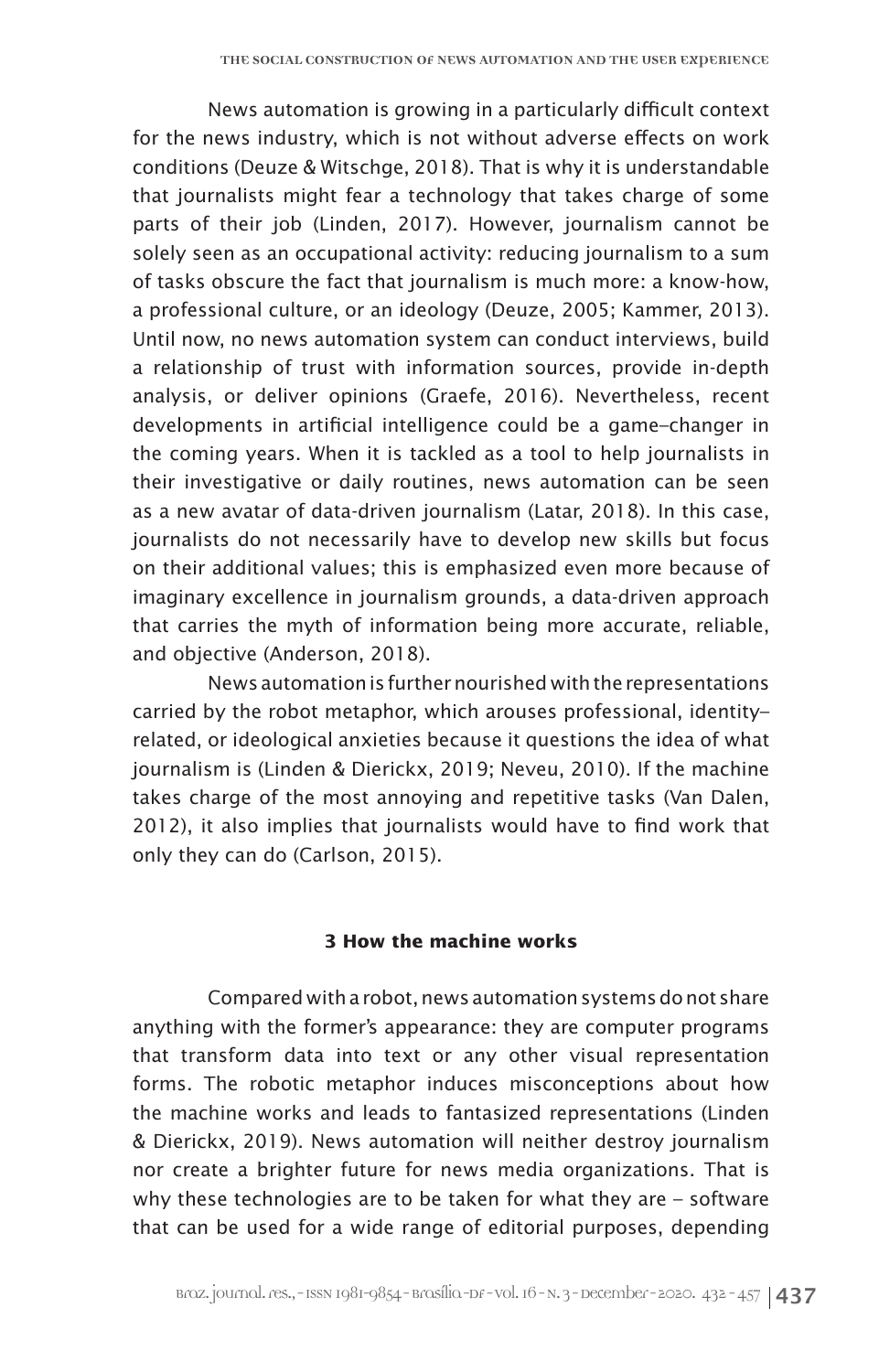on the managerial strategies behind them. Furthermore, the imitation game proposed by a writing software seems still incomplete. When the American magazine *Wired* paid tribute to Marvin Minsky in 2016, the text model could not be fully automated due to the difficulty of extracting data and the inability to incorporate the "touching" dimension of a human–written obituary. The same year, American journalist Adrian Lafrance fed a machine learning system with 725,000 words corresponding to the whole of articles that she wrote for *The Atlantic*. However, it was not enough to create a "Robot Adrienne". The journalist concluded that the machines should probably stick to processing sports results or writing weather reports.

According to the first report about news automation software published by Gartner in June 2019, the logic of a template–based approach still dominates, signifying that the primary process to transform data into text in natural language has not changed much since the commercialization of the first systems in the early 1990s. Its main characteristic is a strong dependence on the knowledge of an application domain (Reiter & Dale, 2000). If structured data is another requirement, the steps that the machine will follow mostly rely on a rule–based process ("if… then… or…"). The theoretical pipeline architecture model describes this process in three stages: macroplanning, which is related to the structuration of the document, micro-planning, which corresponds to the aggregation, lexicalization, and generation of reference expressions; and linguistics realization, which provides the final content. These stages do not necessarily evolve linearly and distinctly as the processes often interact with each other. They can be summarized by two questions, which can be connected to any editorial activity: "What do we say?" and "How do we say it?" (Danlos, 1991).

News automation technologies have the particularity that only the entry points of the system are subject to human intervention (Ekbia & Nardi, 2014). Although they can quickly provide factual reports and deal with a vast amount of data, these technologies cannot replace the complexity of the human brain and human creativity since they are based on rational models according to which all uncertainty is rejected from the system (Latar, 2018). The mythology related to news automation can also be reinforced by the fact that data allow achieving objectives of truth, precision, or objectivity in journalism (Sandoval–Martín & La-Rosa, 2018). In the world of journalism, these concepts contribute to shaping an ideal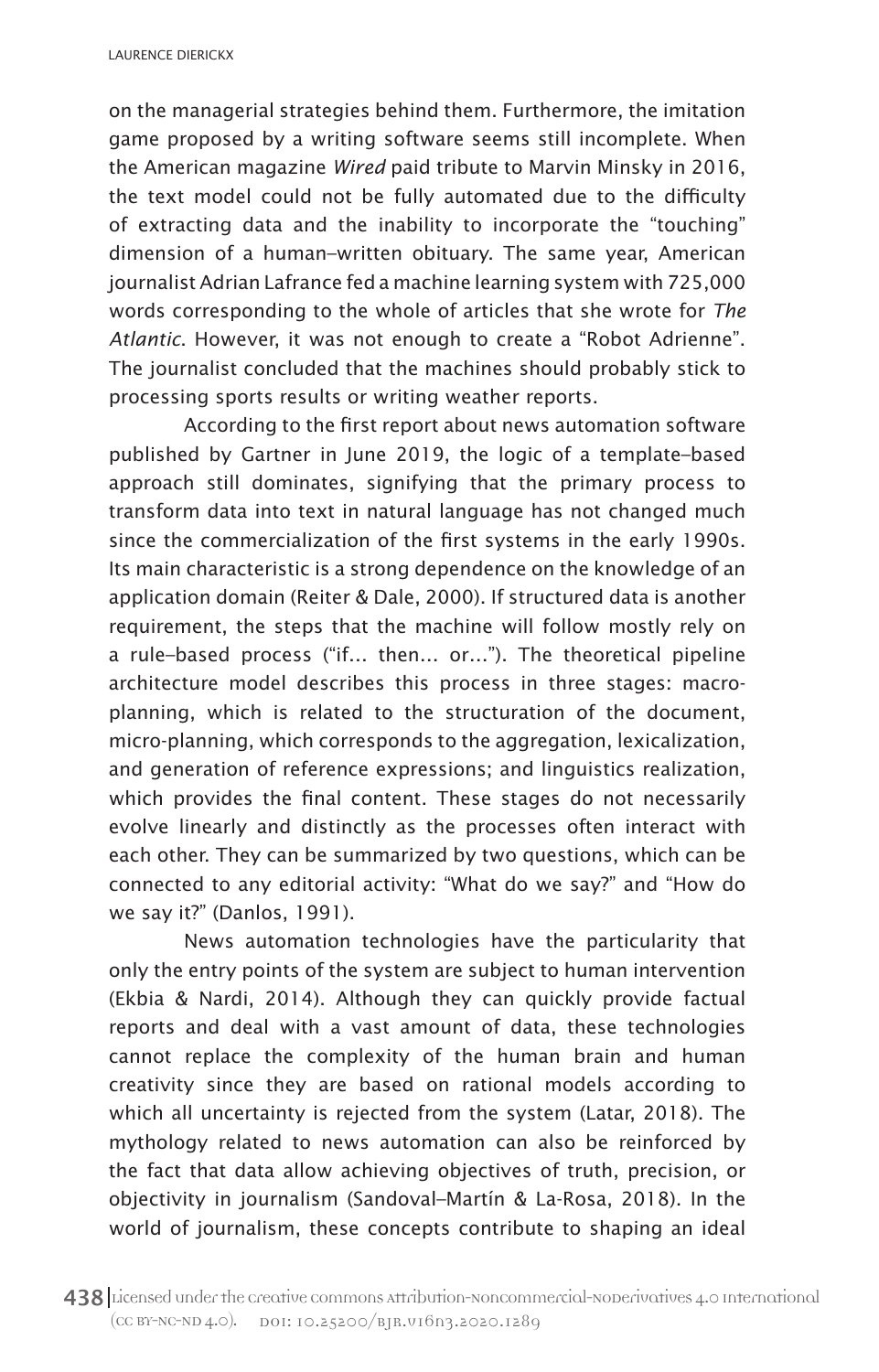of the profession and legitimizing the discourses of the journalists (Zamith, 2019). The posture of objectivity makes it possible to claim social authority by presenting their work as credible, balanced, and true (Lewis, 2012). However, news information cannot be detached from its production context any more than it cannot be separated from the socio-cultural and professional referents of the social agents who make the news (Carlson, 2019).

Considering that a computational process will also result from human decisions, the computer code cannot be tackled as a neutral agent. Coding is labor as well, a cultural practice that structures interactions in mediated environments, and it can be understood through the hidden values or issues it conveys (Gillespie, 2014; Geiger, 2014; MacKenzie, 2006; McCarthy & Wright, 2007). Like Russian dolls, the "black box" of news automation technology involves nesting a journalistic "black box", That is why computation and journalism activities are first and foremost cultural and social before being technical. That is also why the "rationality" of the machine can be opposed to the "subjectivity" of the journalist, based on the testification of two professional cultures that are built on the myth of "objectivity", either as a technological argument or as a journalistic ideology.

When confronted with the settings of a writing engine, journalists do not feel a particularly pleasant experience. In the United Kingdom, Thurman et al. (2017) showed that journalists perceived the limited nature of automation and reacted negatively. However, they saw news automation technologies as presenting facts as they are, without manipulation. In the United States, Van Dalen (2012) studied how journalists reacted to the phenomenon, and he demonstrated that they believe that news automation will change how they work. In consequence, they would have to reexamine their professional skills. While automation may raise fears of job loss in an economically fragile sector, it is also observed that the phenomenon brings new forms of work or professional profiles. This consists of ensuring the quality of the data that feeds the information systems, controlling the quality of the automated productions, or defining standardized text templates for their automation (Diakopoulos, 2019; Plattner & Orel, 2019).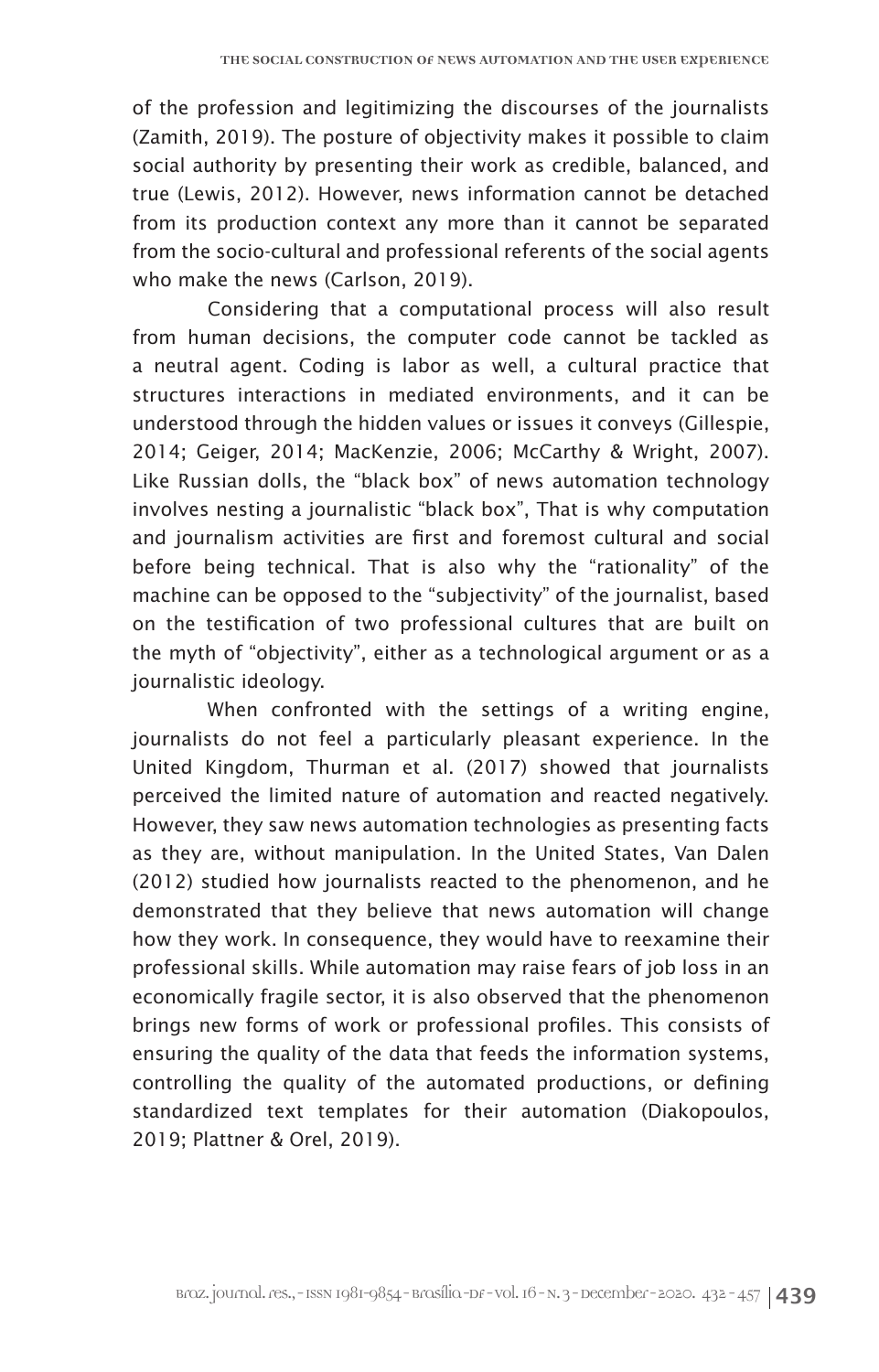#### **4 The social construction of technology**

In this paper, we examine how the journalists of two Belgian newsrooms have contributed to the design of news automation artifacts that aim to support them either for an investigative purpose or to support their daily routines. These artifacts can be considered as objects and tools of journalism, as far as they act as a way of mediation to produce journalism (De Maeyer & Le Cam, 2015); and that they constitute a new source of information to support journalists within their daily work. The two projects we are studying here consisted of the two first news automation experiences in French–speaking Belgium. They are about two newsrooms that have very little in common. In both cases, journalists were associated with the design process of each news automation artifact. This inclusive approach can be considered as the first form of use, where reciprocal adjustment mechanisms will occur between the object and its social environment (Akrich, 2006, 2010). However, this process will not guarantee end–uses, even when we can suppose that it will facilitate it. Six journalists were involved in both cases, but they did not all participate in the process due to a lack of interest or time to participate in meetings. Therefore, this research focused on the journalists who took an active part in these reunions.

In the first studied newsroom, *Alter Échos*, the journalists work in an associative structure. They do not feel very attracted by technological tools as well as on a more general data-driven approach. The newsroom is composed of five journalists and a pool of twentieth freelancers. These five journalists were concerned by the news automation project, as well as a freelance journalist specialized in the environment. The purpose of the news automation artifact, "Bxl'air bot", was to provide real–time news and statistics analysis about air quality in Brussels from public open data.

In the second one, the studied social group is that of the "Investing" service of L'Echo, a daily newspaper published by the Mediafin press group, which is composed of six journalists (while the media employ fifty journalists). The news automation system, named "Quotebot", aims to support them in their live coverage of stock markets by providing them a first draft that they can either publish as it is, or publish by enriching it with their expertise, or not publish it at all. In these two experiments,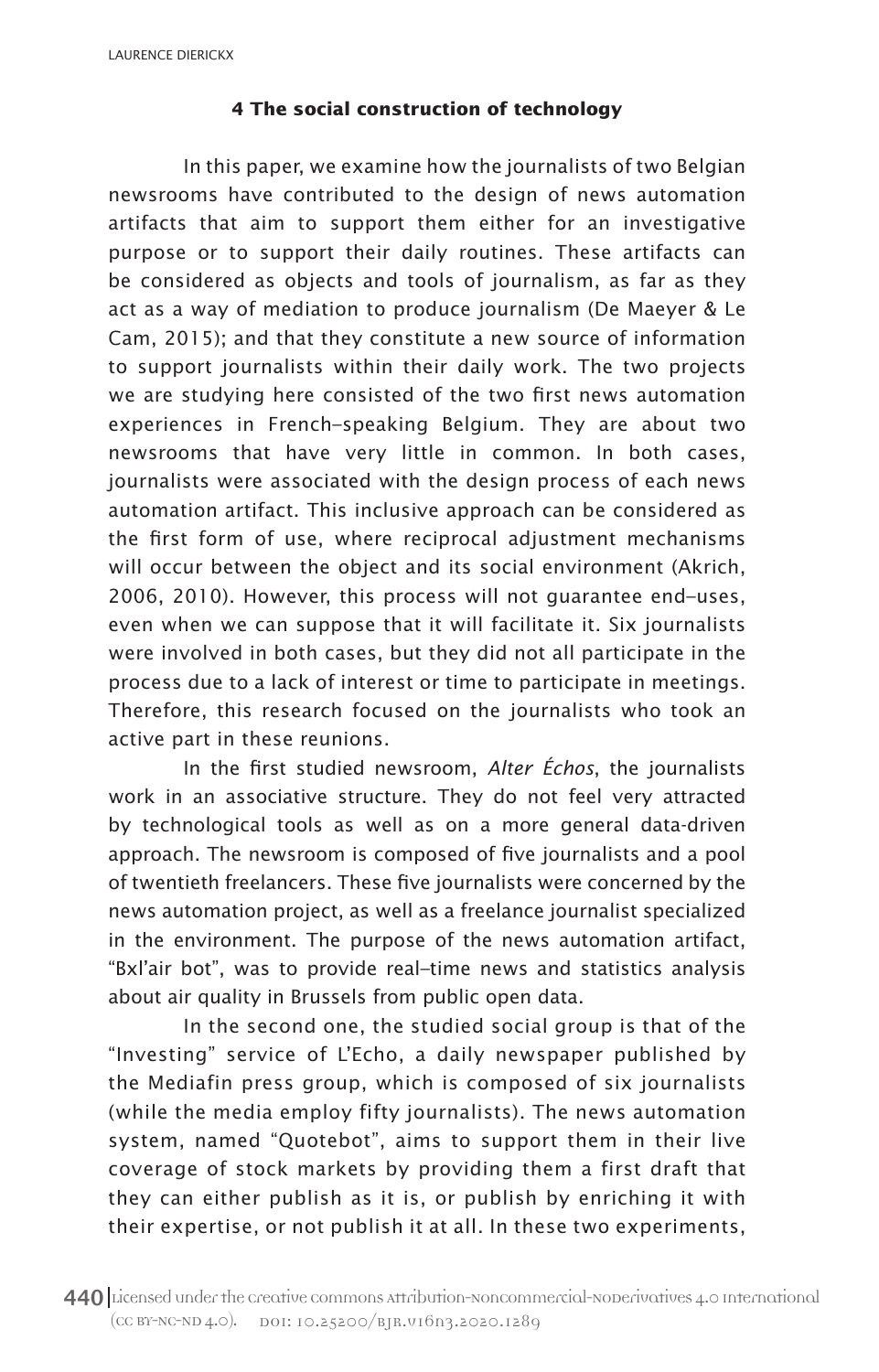journalists were invited to define the functionalities of automation systems.

The method of collecting empirical data consisted of participant observations, which permitted the researcher to live the reality of the studied subjects and, by doing so, collect material that would be impossible to collect otherwise (Soulé, 2007; Becker & Geer, 1957). This method was completed with interviews (organized at the start, middle, and end of each experience) and anonymous online surveys to focus on how journalists felt about the experience (von Pape & Martin, 2010). The research approach was thus based on a changing angle of observation during the same investigative (Chart 1), that permits to vary the observer position and, by doing so, to broaden the perspectives for the analysis (Denis, 2009). On an epistemological level, the position of the researcher was placed under tension between commitment and distance, one of the main characteristics of an ethnographic study (Elias, 1993).

|                               | <b>Alter Échos</b> |                   | L'Echo         |                          |
|-------------------------------|--------------------|-------------------|----------------|--------------------------|
| <b>Method</b>                 | <b>Amount</b>      | Total<br>duration | <b>Amount</b>  | <b>Total</b><br>duration |
| Editorial/work meetings       | 3                  | 03:07:05          | 6              | 07:09:31                 |
| Kick-off meetings             |                    |                   | $\overline{2}$ | 03:01:59                 |
| Semi-conducted<br>interviews  | 12                 | 04:56:51          | 5              | 03:54:32                 |
| E-mail interviews             |                    |                   |                |                          |
| Workflow observation          | -                  |                   |                | 04:00:00                 |
| Online calls                  | -                  |                   | 5              | 02:46:04                 |
| Online surveys                | 3                  |                   | $\mathcal{P}$  |                          |
| E-mail exchanges              | 139                |                   | 129            |                          |
| Working documents             | -                  |                   | 62             |                          |
| Duration of the<br>experience | 12 months          |                   | 24 months      |                          |

**Chart 1** – Method of collecting empirical data.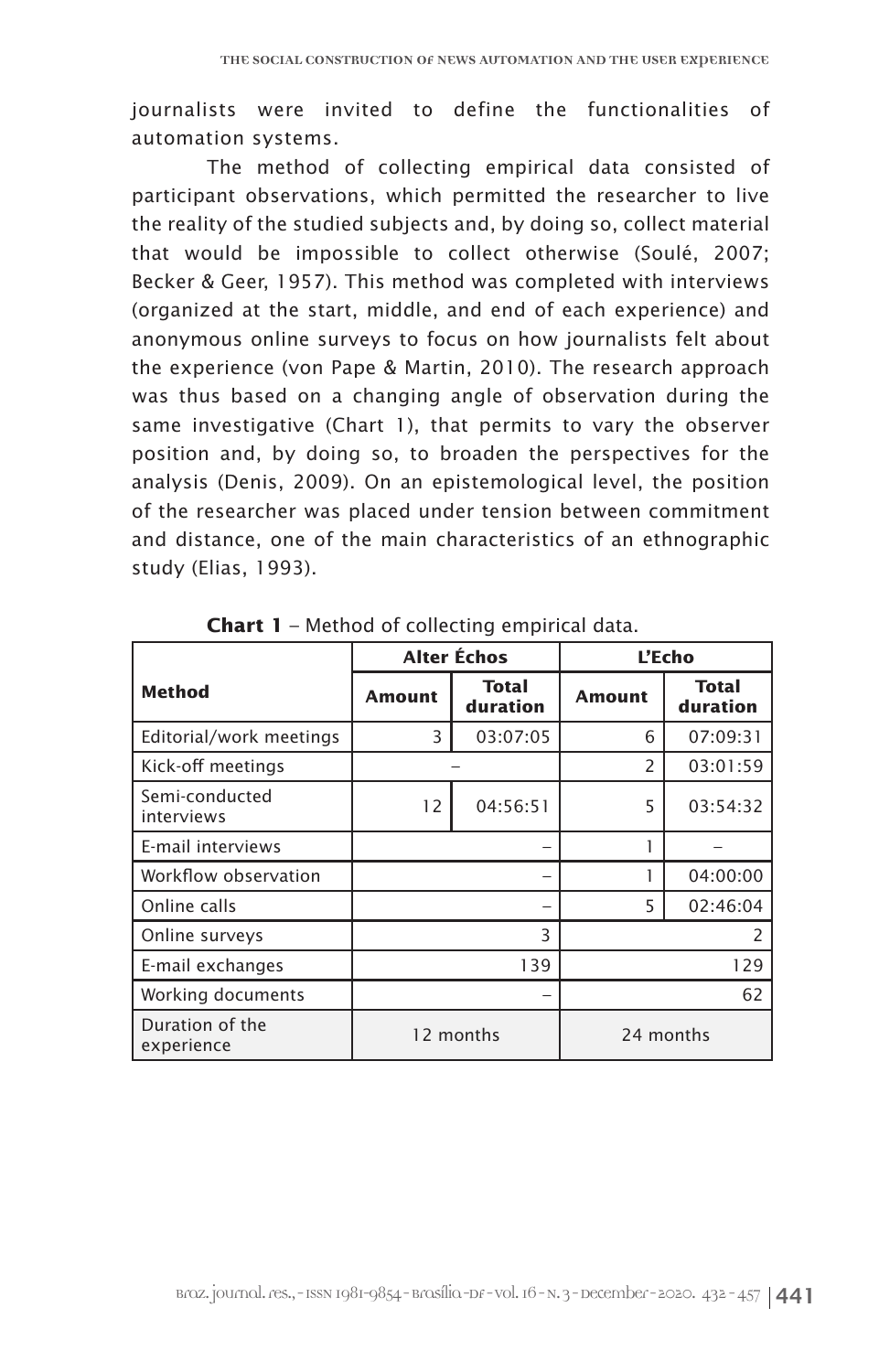#### **4.1 A three-stage process**

The Social Construction of Technology (SCOT) model frames the analysis of the design process of these two technological artifacts. It makes it possible to approach the development of the technological artifact as resulting from constructions and compromises where the particular interests of the social agents involved in this process will come into play (Bijker et al., 1987). Placing the level of analysis on humans further permits to tackle the problem of the use as a form of socio-technical mediation (Flichy, 2008).

This theoretical model, which consists of a three-stage process, advocates that technology is a social construction, shaped and interpreted by social agents influenced by their cultural and social context. As a result of social choices, a technological artifact will embed the norms and values of the involved social agents (Bijker et al., 1987; Valenduc, 2005). The SCOT model, which distinguishes the conception of the object of its exploitation, addresses the problem of use as a form of socio-technical mediation. The process ends when the diffusion of innovation is achieved (Vinck, 1995; Flichy, 2008; Vinck, 2012). The model is characterized by three variables: (1) the identification of relevant social groups, who will share the same interpretative grid (Valenduc, 2005, p.59); (2) the social agents belonging to a social group, who are considered as exerting "detectable influence" on others within a network; and (3) the technological framework, which consists of a shared cognitive frame that defines the social group and which is likely to encourage or discourage actions (Bijker et al., 1987). From a perspective of journalism studies, technological artifacts potentially replicate, embody, or modify professional standards (Domingo, 2008; Anderson, 2013). They also reflect the know–how of the media organization (Linden et al., 2019, p.39). Conceptually, this model can be put in parallel with the incremental software development process to follow the development of each artifact through each of their technical and social steps (Chart 2).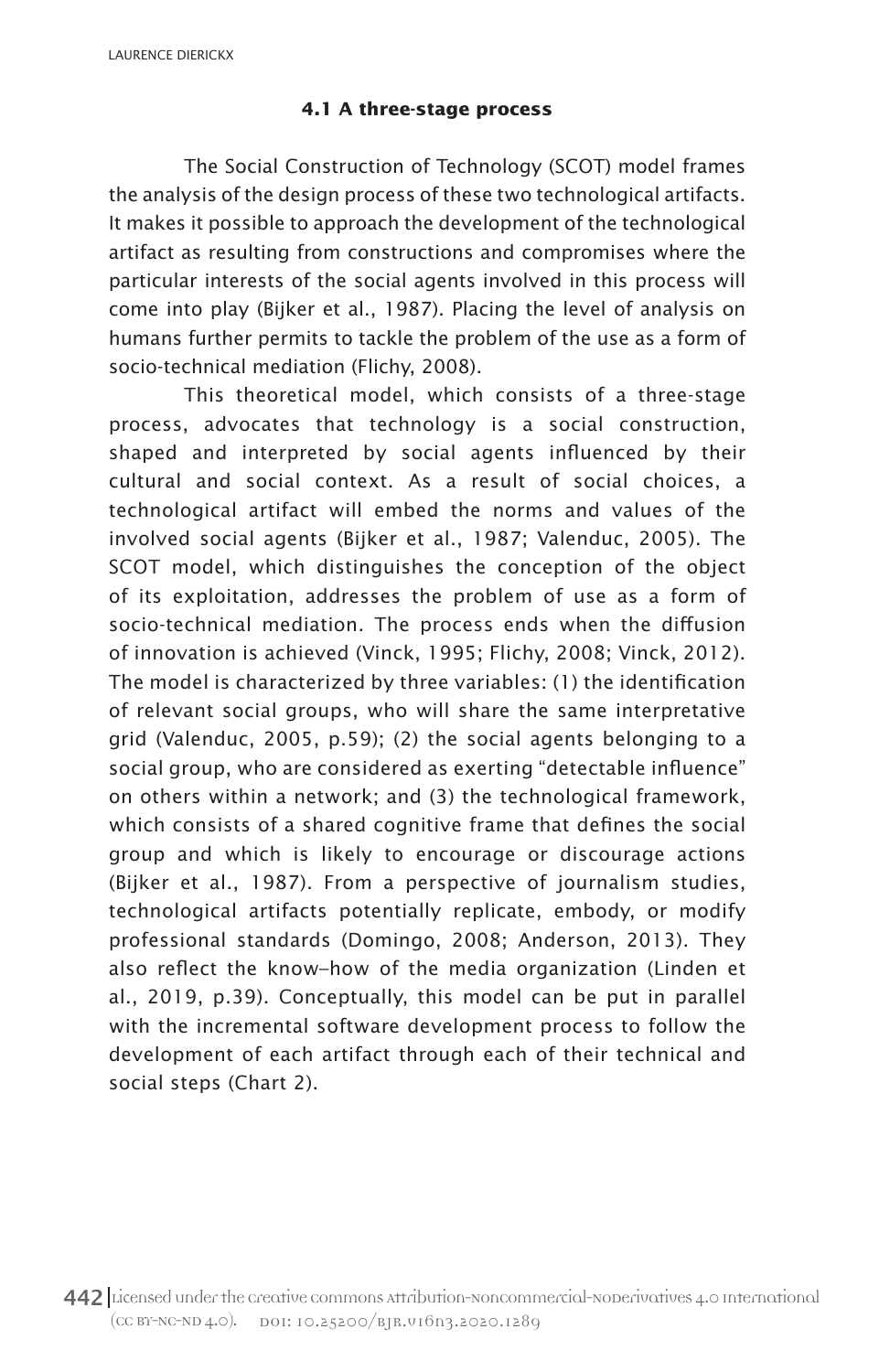

Source: from Bijker et al. (1987) and Ghezzi et al*.* (2002).

The SCOT model begins with the interpretative flexibility, which aims to define the functionalities of the automation system regarding the end–uses of the journalists. Technological innovation is seen as an open process whose results will depend on its social circumstances, according to the interpretative grid of the social group involved (Valenduc, 2005).

In the first case study, "Bxl'air bot", wherein two journalists were mainly involved within the design process, two difficulties were observed: the reconfiguration of a journalistic process, which traditionally consists of defining an angle before collecting information; and the exercise of projecting itself into end–uses since it is a long–term journalism project. A journalist said that the process of using a tool to find information is complicated and that a data journalism project is challenging for the newsroom as "no one is used to" it. Although the other journalist involved within the design process asked to implement statistical functionalities, it appeared that some of them were not useful at all while new demands have emerged so far as the project was going on: "I discover all the potential of the tool (…) It is the tool that creates the need", said a journalist. For the journalist involved in the design of the project, this experience was viewed as an opportunity to train in data journalism and to wonder about the future of the profession: "When I worked for a daily newspaper, where I was processing dispatches, I had the feeling of doing robot work (...) It is a profession that changes quickly, both for better and for worse: you can lose jobs on the one hand and, on the other, see new possibilities that open up. It is fascinating".

While the journalists discovered the perceived benefits of the news automation systems as the experience progressed, the contrary was observed in the case study "Quotebot". Since the first working session, journalists showed their enthusiasm: "We are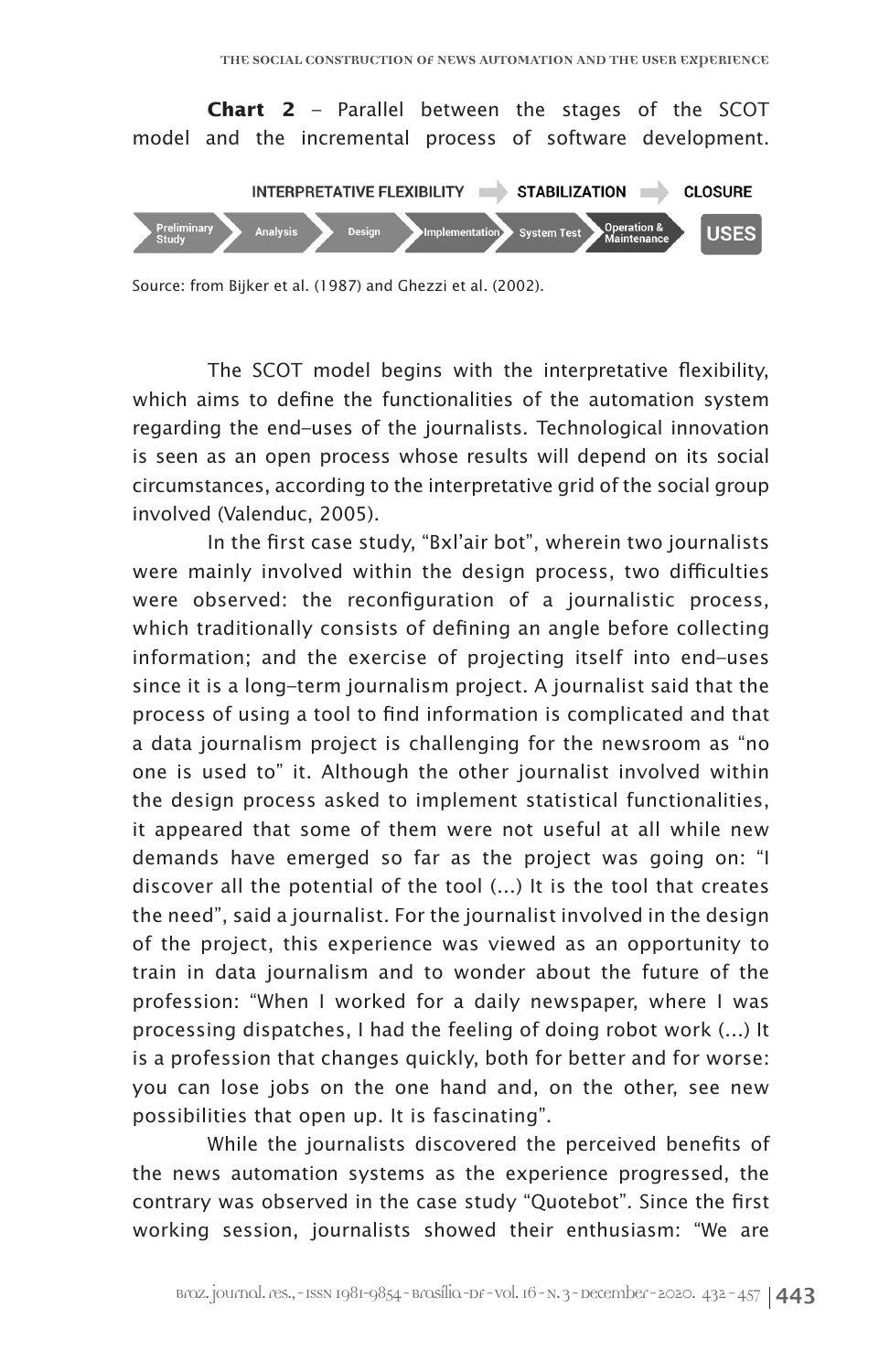going to make it work", "That is an additional source of information that will facilitate our task", "If that can help us to automate specific tasks to focus on something else (..) It is great as a project, it is good". The daily coverage of stock markets means being always on the alert. Indeed, the variations of values are likely to happen at any time. According to a journalist, the estimated gain of time would be a half–hour per day and journalist. That is not negligible given a work organized in just–in–time flow, which leaves little respite for journalists who barely dare to take a break. From this point of view, the definition of their needs appeared relatively straightforward. From the opening to the closing bell, journalists identified three highlights that could be automated. To give the service provider in charge of the development, a French start–up specialized in the development of semantic technologies, journalists had to deconstruct their way of writing with defining text templates that would be automated. These were short texts (barely ten lines) designed according to a rule–based generation system, based on the potential variations in stock values and indices: "if ... then ... or..." They also defined a list of synonyms and a list of reference expressions, considering the particular vocabulary used in the field of stock market coverage.

The second stage of the SCOT model is called stabilization. It is related to the closure of debates around technological artifact (Doray, 2015). In the "Bxl'air bot" experience, this stage started four months after the launch of the project, and it took eight months. It consisted mainly of maintenance activities around the quality of the collected data, as human monitoring appeared as fundamental to ensure the reliability of the information system. Indeed, it was found that the data values were likely to evolve: the missing values could be added a few days later, and abnormal values could also be corrected. This human input was invisible to the journalists and not perceived, supposing the autonomy of the system. "It is a tool that frees me from pressure. The data retention is reliable, scientific, and much more accurate than what I can do manually", said one of the two journalists involved in the design process. "I imagine the robot sorts the results, calculates, and draws faster than me (and that is what it is for)", said the same journalist.

In the second case study, the stabilization stage corresponds to the correction process where the journalists were also involved. The service provider proposed several versions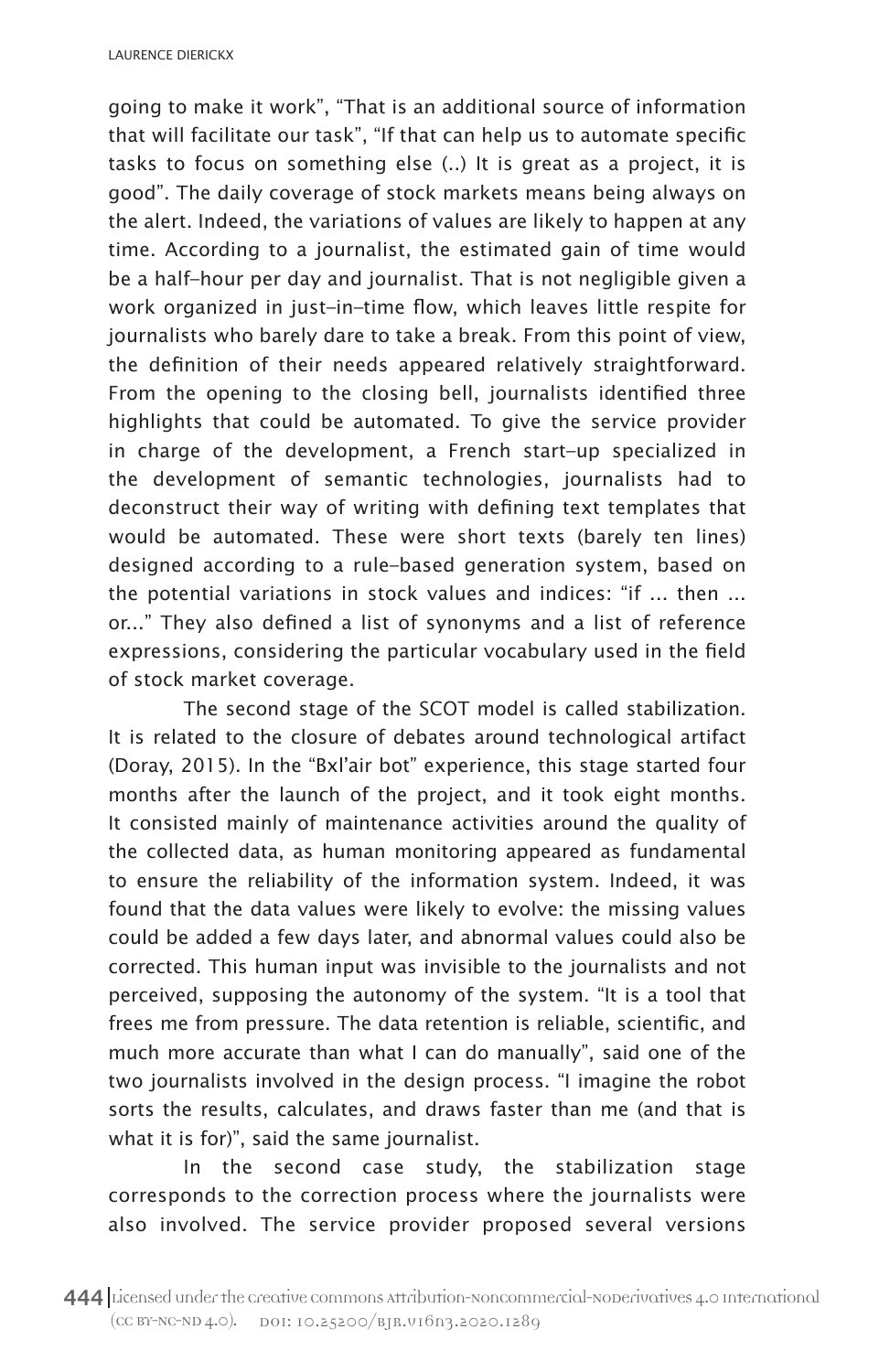of the texts generated automatically, which had to integrate the requirements defined during the stage of interpretative flexibility. This process took longer than expected and contributed to delay the launching, which was initially planned for over one year. Journalists encountered two central problems: on the one hand, data quality problems appeared; the contract binding the press company to the supplier was not provided for real-time transmission for all the stock markets; and on the other, the proposed texts did not correspond to journalistic requirements. Data quality issues were managed by revising contract terms, which implied to redefine journalistic requirements according to data transmission possibilities.

On the other hand, the problems related to the quality of the texts were less obvious to solve. It was attributed to a lack of expertise of the service provider in stock markets, while the knowledge of the application domain constitutes a prerequisite to any natural language generation project (Reiter & Dale, 1997). Nevertheless, his technical expertise was recognized. "There were certain things that seemed obvious to us and that they did not understand, or that they were not wrong", said a journalist. "The complexity of carrying out this project seems to have been underestimated. As it stands, the articles (...) are therefore neither reliable nor usable, in my opinion, because they should be flawless (…) there is a risk of errors, wrong formulations, aberrations, etc. 'Quotebot' cannot (yet?) be used at this stage", said another journalist. Therefore, the controversies surrounding the technical subject have not been closed, as the problems relating to the quality of the texts have not been resolved. The stage of closure could not thus be observed.

This third and last stage refers to adopting the relevant social group and being subject to a consensus, whether rhetorically or practically (Valenduc, 2005). One year after the launching of "Bxl'air bot", the data collected and processed by the automation system were used by one journalist in a paper called "One year with a robot". She was the only journalist to integrate it within her journalistic production, playing with the robot metaphor to give a sympathetic tone to the experience: "It did not take much space and did not serve coffee. That is a simple application that has made its nest on our website", she wrote. Even if the appropriation of the artifact was observed all along with her paper, she kept her distance with it, as she was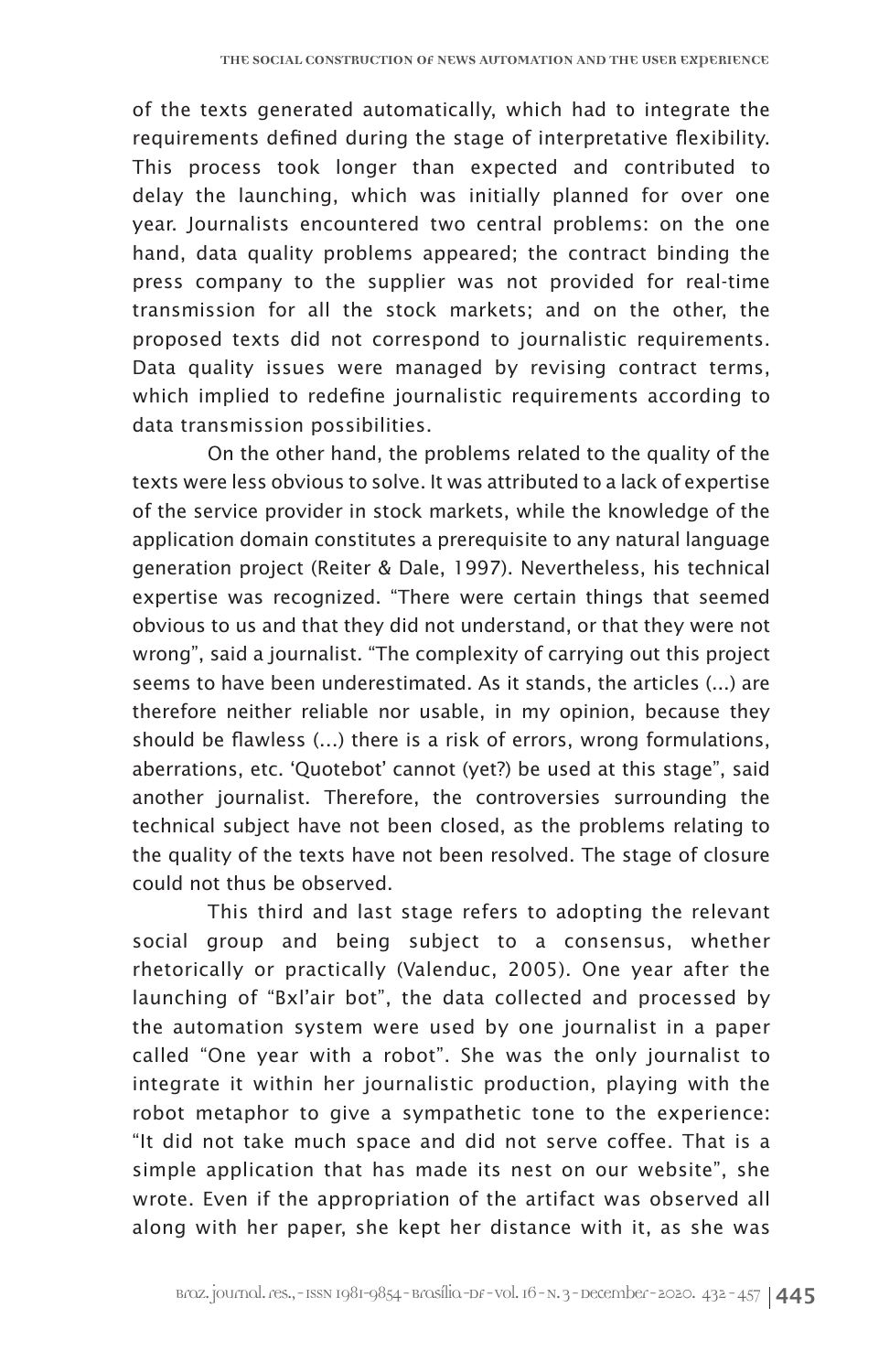not in demand: "He came within the newsroom without being invited". At the same time, she indirectly recognized that all the choices made within the design of the artifact were subjective, as they came from journalistic choices: "The robot assumes the part of subjectivity that any interpretation activity involves". From a rhetorical point of view, the principle of the news automation system was already accepted by the other journalist who contributed to the design process. She testified so of a form of symbolic adoption, related to the acceptance of the idea of the innovation (Klonglan & Coward, 1970). In an editorial, she used the robot metaphor to give a positive image of a news media that innovates. For the four other journalists from the newsroom, who had not participated in the design process, it was considered as a tool that took form and meaning through a journalistic appropriation: "It is a form of journalism if you take the data (…) and if you treat it in a journalistic way". For all of these reasons, we can consider that the closure was partially achieved there.

# **4.2. Multifactorial resistances**

When considering the sociology of uses, the concept of resistance can be connected to non–use, which can refer to non– adoption and non–appropriation. Refusal or cultural resistance characterizes non-uses (Proulx, 2005; Boudokhane, 2006). A variety of factors can explain them: a lack of need, interest, and motivation, or meaning; technophobia, related to the apprehension of the technology; and ideological rejection, linked to a form of non– conformity or resistance to the consequences that technology could induce on traditional patterns of work (Kellner et al., 2010; Selwyn, 2003). All of those factors were encountered in the two projects examined in this paper.

At the "Bxl'air bot" level, it appeared that the project failed to meet the interest of four journalists, who did not invest themselves within the design process. First of all, most of these journalists did not feel comfortable with data; two of them emphasized that "numbers make me scared". This reluctance in facing mathematics has been observed for a long time in the profession, even among journalism students who say that they want to write and not calculate (Curtin & Maier, 2001;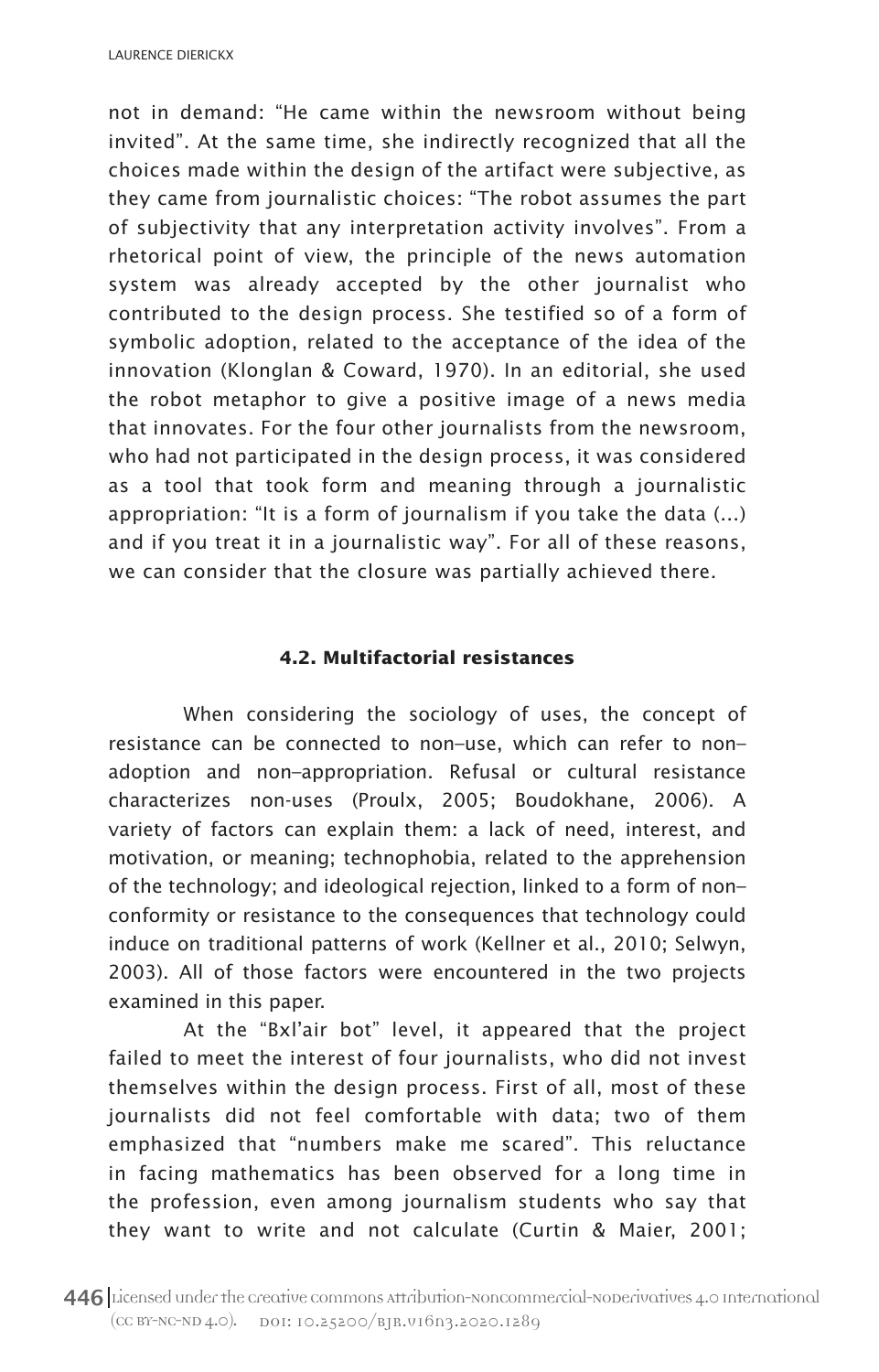Schmitz-Weiss & Retis-Rivas, 2018). The four journalists have also described their approach of journalism as "traditional" or "old school" in a shared vision of practicing a "slow journalism". They do not reject digital technologies but feel less concerned, highlighting time–consuming aspects of learning or practicing them. "We stay in our comfort zone, which is written, and we are all formatted to that", said a journalist. In this perspective, the automation experience would have induced a change of habits. It is to be noted here that the average age of these journalists was less than 40. However, they explained that they understand the value of a data–driven approach. The role played by the metaphor of the "robot journalist" was also non–neglectable. If it is commonly admitted that technological imaginaries are not stable and evolve over time (Musso, 2009), it was not verified here. At the beginning of the experience, a journalist said that she was "Rather suspicious (robots that steal the job of journalists) but amused (robots are funny)". One year later, this point of view was not changed "The mega threat of the robot that will steal my job is still here".

On the contrary, no resistance was observed at the launching of the "Quotebot" project. Journalists immediately identified the benefits of using such a tool, which was connected to gaining time during intense working days. They always considered it as a "writing engine" that is not in competition with them. The service provider in charge of the development was seen, for a journalist, eventually as the challenger: "Are they the ones who will replace us? Are we helping them replace us?" As long as the project progressed to the stabilization stage, during which journalists discovered the generated texts based on their requirements, their enthusiasm went down. Journalists listed a high number of errors, either in substance or form. Their quality requirements were not met, and all journalists considered that "Quotebot" did not write like them. Only one journalist appeared more accommodating by highlighting that this process had to be considered as tests that aim to improve the writings. After receiving the fifth version of texts to correct, a journalist triggered an internal crisis. Although he was not satisfied with the generated contents, he directed his dissatisfaction against the management of the newsroom, considering that the workload induced by the corrections of the texts was too high. This crisis, which was qualified as "verbally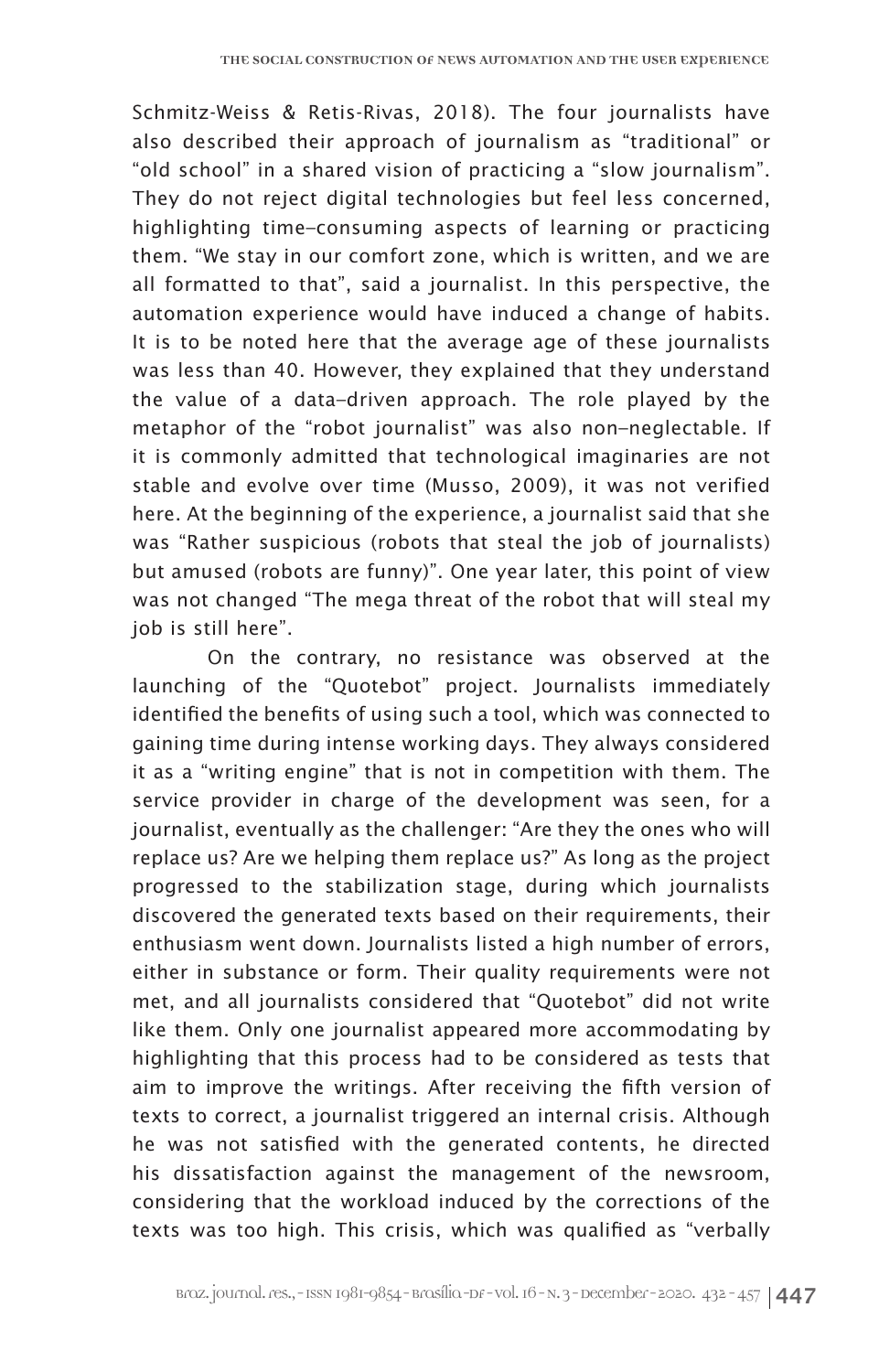violent", also contributed to delaying the project by blocking it for several months.

## **5 Beyond a complex process**

Following the socio–technical construction of a news automation artifact through the analysis framework proposed by the SCOT model made it possible to break down the process by highlighting the difficulties encountered at each of its stages. Although this model is not without limits, such as the difficulty to reach the closure or the reducing of technological choices to social choices (Williams & Edge, 1996; Valenduc, 2005), its strength is to focus on the controversies related to the use of technologies (Flichy, 2008). In the two experiences described in this paper, it appeared that the particularities of the two socio–professional contexts contribute to shaping the way journalists have projected themselves in their final uses.

Two main lessons were learned here. First, when journalists are associated with the design process of a news automation tool that aims to support investigative work, it might be difficult to define all the functionalities that they will need for their purpose. Within a newsroom where journalists are not familiar with a data– driven approach, it also supposes to reconfigure a traditional journalistic process because the data results will permit to define the journalistic angle. Second, when a news automation artifact is developed to support daily routines, it facilitates how the journalists will project themselves in their end–uses. Journalistic requirements took the form of pre–written text templates, implying that journalists were led to deconstruct their way of writing to produce standardized texts that fit a rule–based system. The correction process implied a work overload that was not expected, and it triggered an internal crisis.

In both cases, a socio–technical mediation was required to bridge the requirements defined by the journalists and how they will be technically translated. These developmental activities were not fully automated as they required human inputs, which were not always perceived by the journalists, either to maintain the data quality over time or to code a computational program that will fit the journalistic requirements. It also appeared that only the end–results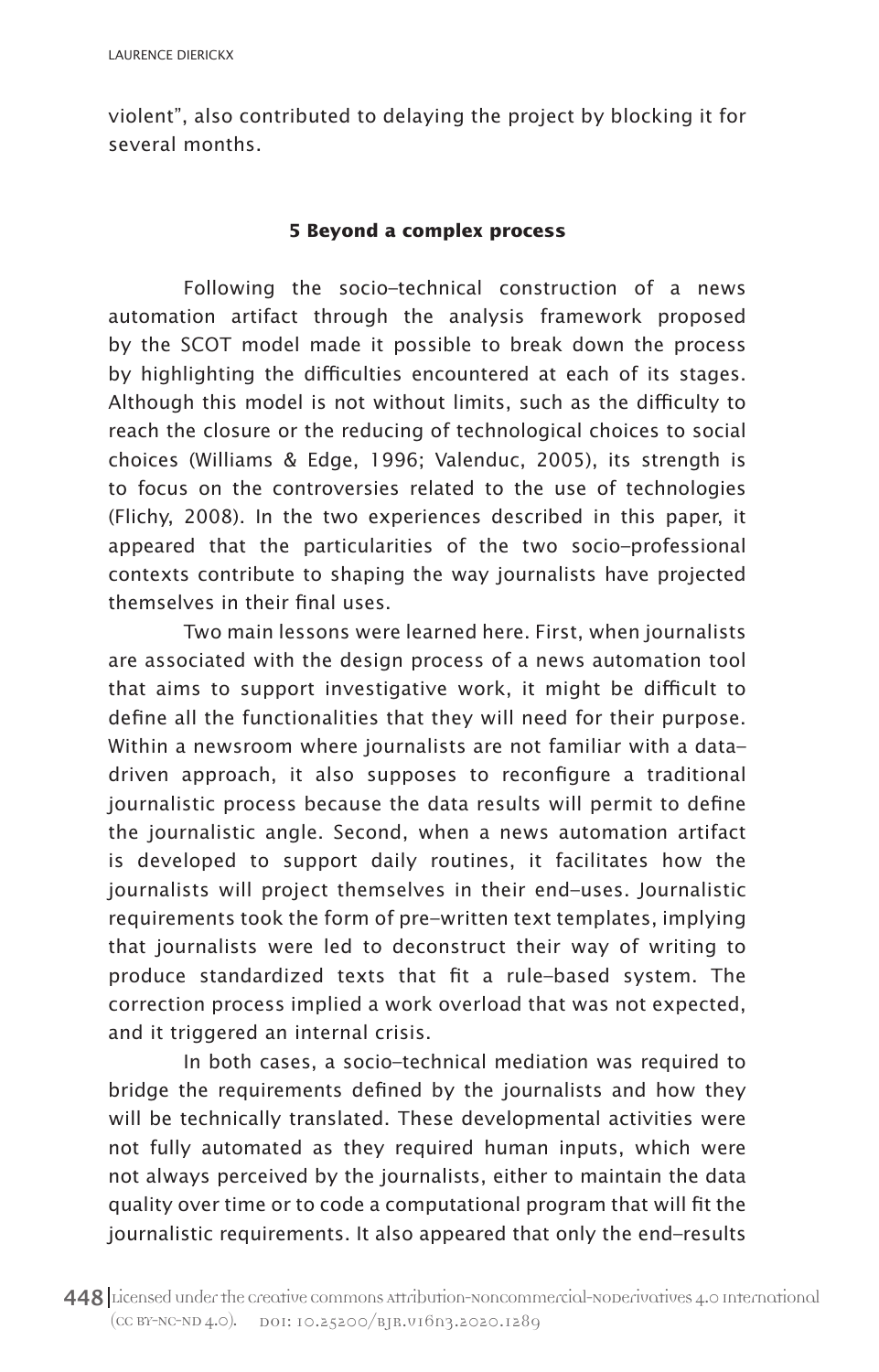counted. If the know–how and the requirements of the journalists are not met, the news automation system will not be used at all. Further, in both cases, the autonomy of the information system was not fully recognized: only a journalist will give the meaning to automated news.

On a representational level, the role played by the robot metaphor appeared as ambivalent: either a brake on the involvement within the design process, or a brake on internal communication purpose, or a way to promote the symbolic adoption of a "sympathetic" artifact. The duality of the metaphor – between threat or opportunity – did not appear as the determinant factor to shape the uses. The way a news automation system is used (or not) will depend on socio–cultural factors as well. When journalists are used with technologies and numbers, the weight of the robot metaphor will be absent from the discussions. On the contrary, when journalists do not feel comfortable with digital technologies and numbers, the metaphor is likely to discourage acts and to encourage dramatization discourses.

Resistances appeared all along the design process of the artifacts. They were characterized by resistance against the symbolism carried by the artifact, by ambiguous relationships with technologies and numbers, by a lack of interest in the purpose of the project, by a kind of refusal to question the traditional approach of journalism, as well by resistance against the management when the involvement within the design process induced additional workload. However, it was also observed in the first case study, the news automation artifact conducted the two journalists involved in the design process to reconsider their skills. They also showed a growing interest in data–driven journalism and their desire to learn it.

These findings correlate to previous research that focused on the diffusion of innovation within newsrooms, where technologies were seen as a stressing factor. These were less related to the use of the technology than to the consequences of the innovation on the workflow and the tensions observed from a managerial perspective. Although journalists were often kept away from organizational strategies, these two experiences showed that the involvement of the journalists will not necessarily lead to end–use and that the human factor, mainly as a socio–technical mediator, remains decisive. The acceptance of the idea of the innovation will depend on how the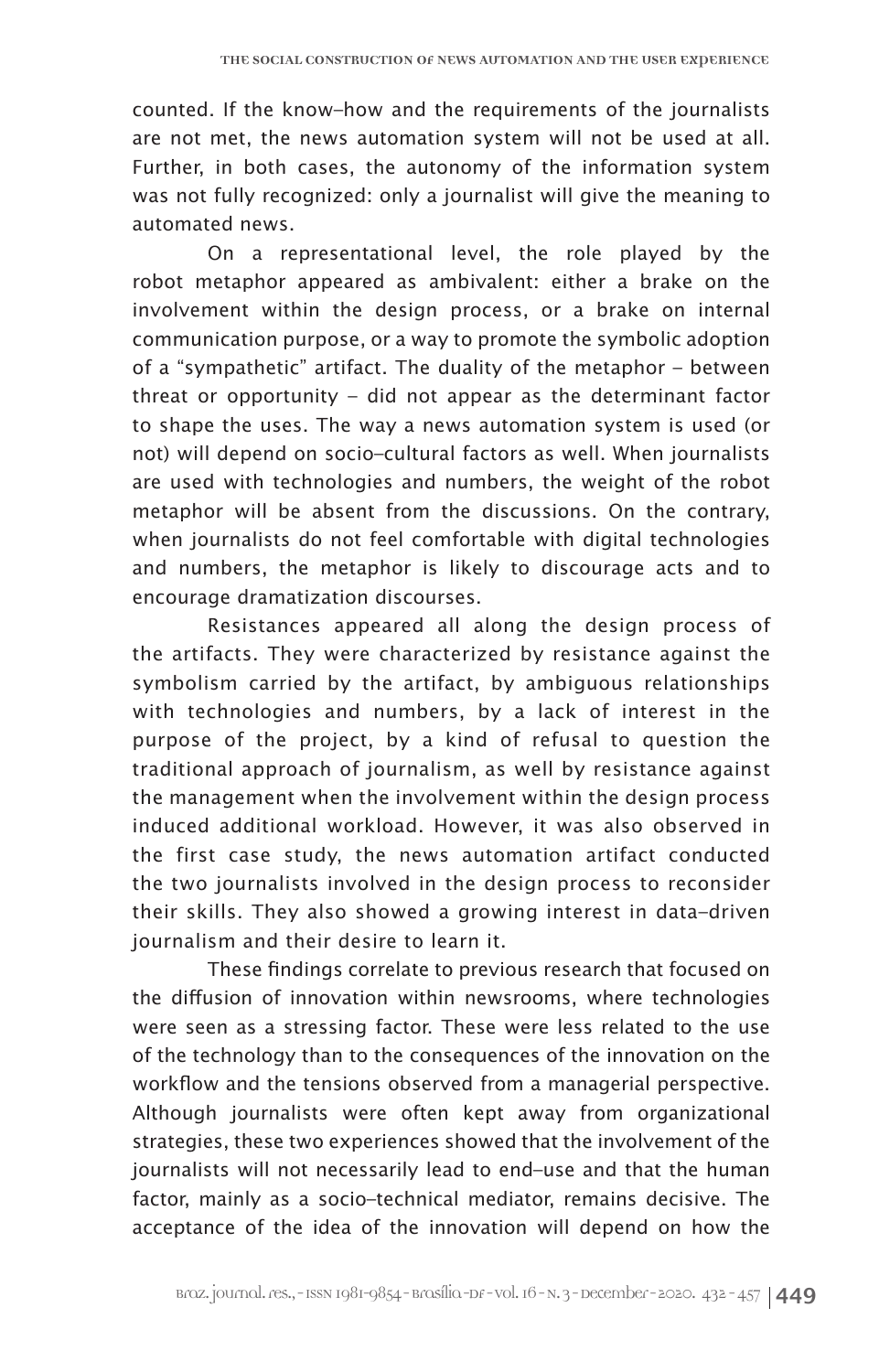phenomenon is tackled regarding the habits of practices within a given newsroom and how journalists perceive the benefits and risks of the innovation. However, these will not be the sole factors to be considered, as end–use also strongly depends on the quality of generated content.

Viewed through the lenses of the software studies, the social construction of a news automation system can be seen as a remixed form of an editorial process, especially since the automated process results from cultural transcoding fed by previous editorial experiences (Manovich, 2010, 2013). The process at work is less technical than social. It implies that journalists have to project themselves into their end–use while learning how to deconstruct their usual professional practices to define the expected results. This may open up prospects for further research focused on the evolution of professional practices.

# **REFERENCES**

Akrich, M. (2006). Les utilisateurs, acteurs de l'innovation. In M. Akrich, M. Callon, & B. Latour (Eds.), *Sociologie de la traduction: textes fondateurs* (pp.253–265). Paris: Presses des Mines.

Akrich, M. (2010). Comment décrire les objets techniques? *Techniques & Culture,* 1 (54–55), 205–219. DOI: 10.4000/tc.4999

Anderson, C. W. (2013). Towards a sociology of computational and algorithmic journalism. *New Media & Society*, 15(7), 1015–1021. DOI: 10.1177/1461444812465137

Anderson, C. W. (2018). *Apostles of certainty: Data journalism and the politics of doubt*. Oxford: Oxford University Press.

Bakker, P. (2014). Mr. Gates returns: Curation, community management and other new roles for journalists. *Journalism Studies*, 15(5), 596– 606. DOI: 10.1080/1461670x.2014.901783

Becker, H. S., & Geer, B. (1957). Participant observation: The analysis of qualitative field data. *In Field research*, 376–394, London: Routledge.

Bijker, W. E., Hughes, T. P., & Pinch, T. (1987). *The social construction of technological systems: New directions in the sociology and history of technology*. Cambridge, Massachusetts: MIT Press.

Boczkowski, P. J. (2015). The material turn in the study of journalism: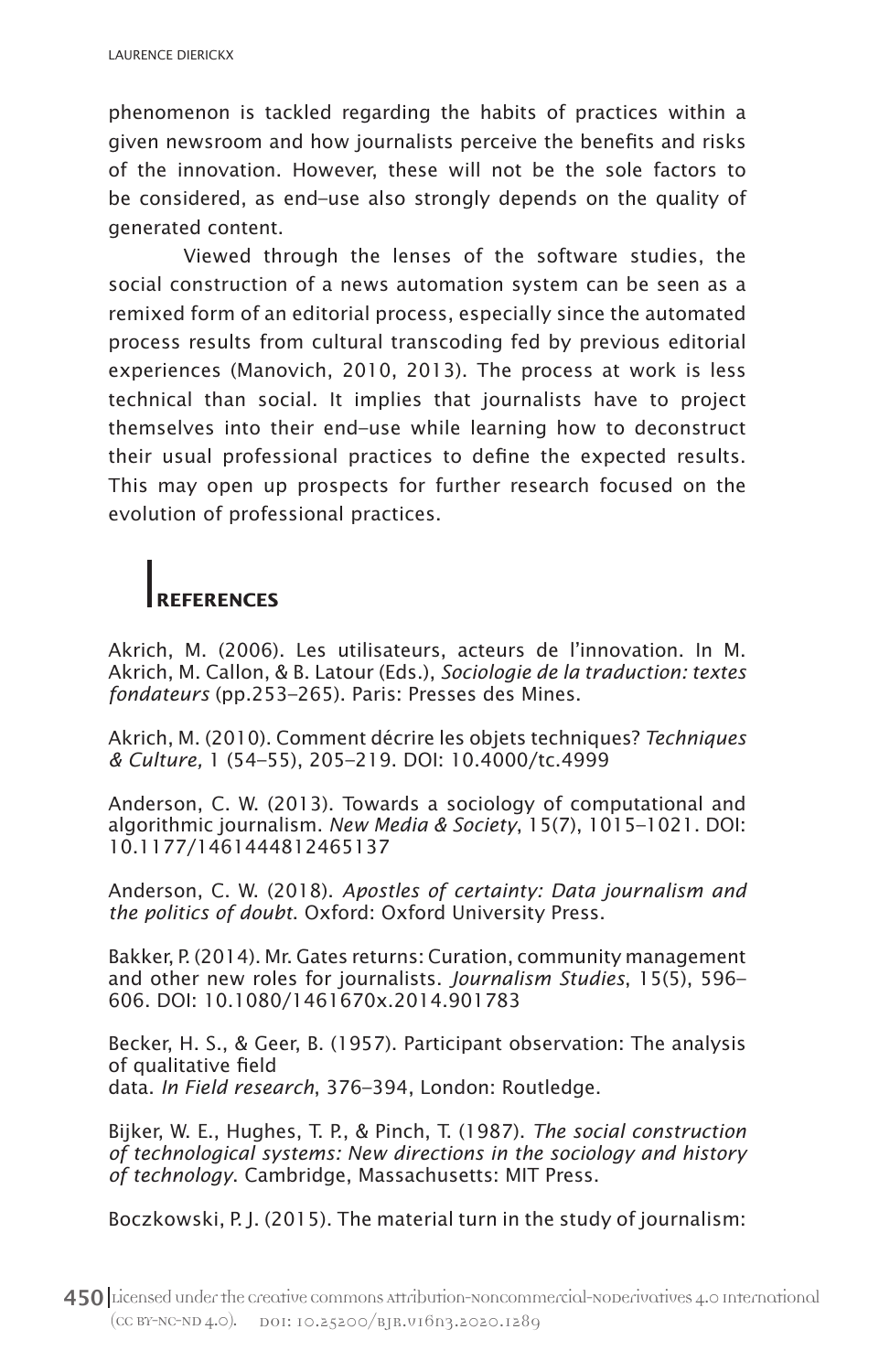Some hopeful and cautionary remarks from an early explorer. *Journalism*, 16 (1), 65–68. DOI: 10.1177/1464884914545734

Boudokhane, F. (2006). Comprendre le non-usage technique: réflexions théoriques. *Les Enjeux de l'Information et de la Communication*, 2006 (1), 13–22. DOI: 10.3917/enic.006.0013

Carlson, M. (2015). The robotic reporter: Automated journalism and the redefinition of labor, compositional forms, and journalistic authority. *Digital Journalism*, 2 (4), 1–16. DOI: 10.1080/21670811.2014.976412

Carlson, M. (2019). News algorithms, photojournalism and the assumption of mechanical objectivity in journalism. *Digital Journalism*, 7 (8), 1117–1133. DOI: 10.1080/21670811.2019.1601577

Curtin, P. A., & Maier, S. R. (2001). Numbers in the newsroom: A qualitative examination of a quantitative challenge. *Journalism & Mass Communication Quarterly*, 78 (4), 720–738. DOI: 10.1177/107769900107800407

Coddington, M. (2015). Clarifying journalism's quantitative turn: A typology for evaluating data journalism, computational journalism, and computer-assisted reporting. *Digital Journalism*, 3 (3), 331–348. DOI: 10.1080/21670811.2014.976400

Cottle, S., & Ashton, M. (1999). From BBC newsroom to BBC news centre: On changing technology and journalist practices. *Convergence*, 5 (3), 22–43. DOI: 10.1177/135485659900500304

Danlos, L. (1991). Génération automatique de textes en langue naturelle. *Linx*, 4 (1), 197–214. DOI: 10.3406/linx.1991.1198

De Maeyer, J., & Le Cam, F. (2015). The material traces of journalism: A socio-historical approach to online journalism. *Digital journalism*, 3(1), 85–100. DOI: 10.1080/21670811.2014.928021

Denis, J. (2009). Une autre sociologie des usages? Pistes et postures pour l'étude des chaînes sociotechniques. *Article de synthèse pour le programme TIC & Migrations*. MSH Paris. Retrieved from halshs. archives-ouvertes.fr/halshs-00641283/document

Deuze, M. (2005). What is journalism? Professional identity and ideology of journalists reconsidered. *Journalism*, 6(4), 442–464. DOI: 10.1177/1464884905056815

Deuze, M. (2008). Understanding journalism as newswork: How it changes, and how it remains the same. *Westminster Papers in Communication and Culture*, 5 (2), 4–23. DOI: 10.16997/wpcc.61

Deuze, M., & Bardoel, J. (2001). Network journalism: Converging competences of media professionals and professionalism. *Australian*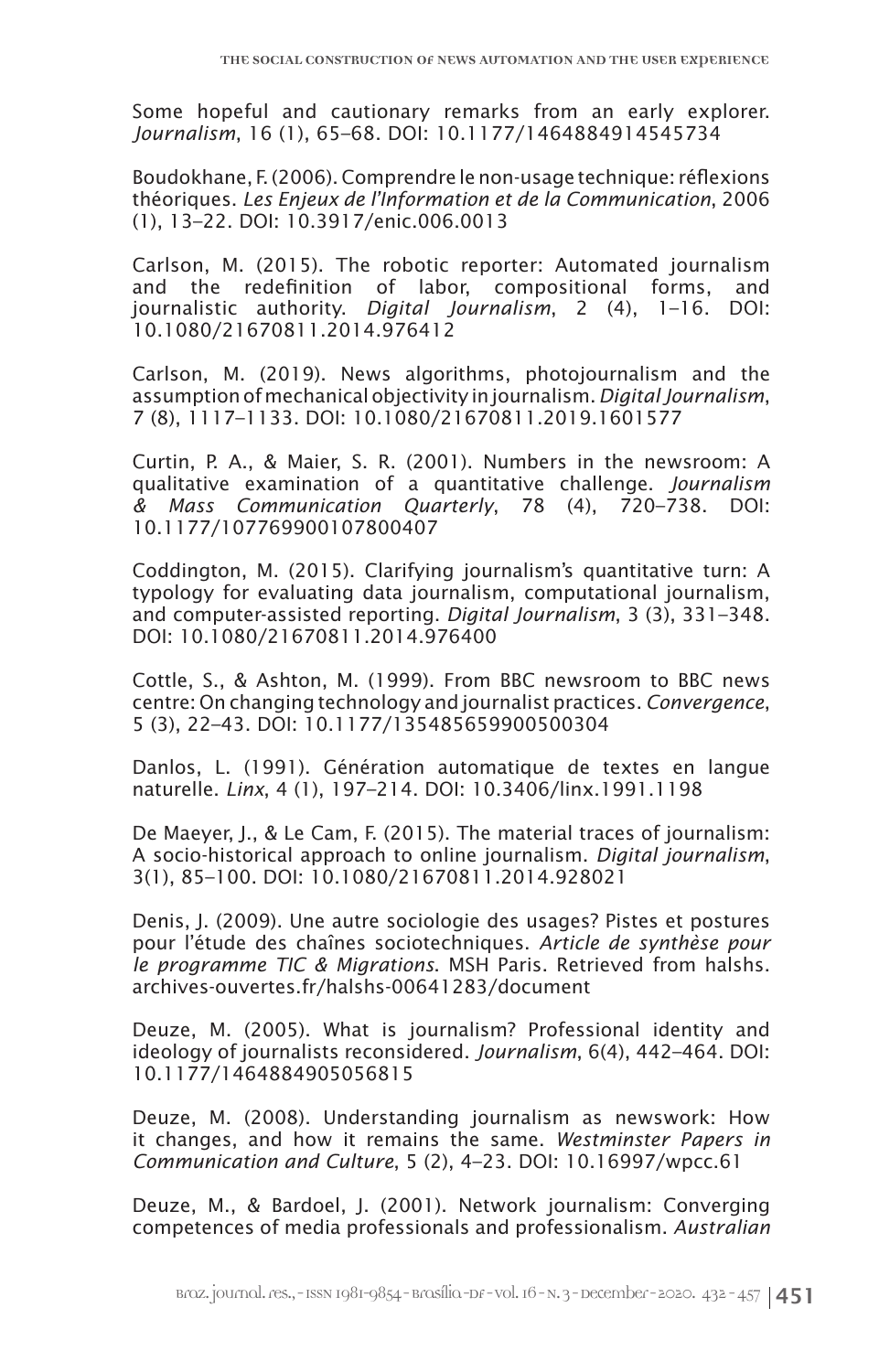*Journalism Review*, 23 (1), 91–103. DOI: 10.1007/978-3-531-91094- 9\_17

Deuze, M. & Witschge, T. (2018). Beyond journalism: Theorizing the transformation of journalism. *Journalism*, 19 (2), 165–181. DOI: 10.1177/1464884916688550

Diakopoulos, N. (2019). *Automating the news: How algorithms are rewriting the media*. Cambridge, Massachusetts: Harvard University Press.

Dierickx, L. (2018, Feb. 2). News bot for the newsroom: How building data quality indicators can support journalistic projects relying on real-time open data. *Proceedings of the Global Investigative Journalism Conference 2017 Academic Tracks*. Investigative Journalism Education Consortium. Retrieved from ijec.org/2018/02/02/research-news-bot-for-the-newsroom-howbuilding-data-quality-indicators-can-support-journalistic-projectsrelying-on-real-time-open-data

Domingo, D. (2008). Interactivity in the daily routines of online newsrooms: Dealing with an Uncomfortable myth. *Journal of Computer-Mediated Communication*, 13 (3), 680–704. DOI: 10.1111/j.1083-6101.2008.00415.x

Doray, P. (2015). Construction sociale des technologies. In J. Prud'Homme, P. Doray, & F. Bouchard (Eds.), *Sciences, technologies et sociétés de A à Z* (pp.57–61). Montréal: Presses de l'Université de Montréal.

Ekbia, H., & Nardi, B. (2014). Heteromation and its (dis)contents: The invisible division of labor between humans and machines. *First Monday*, 19 (6), n/p. DOI: 10.5210/fm.v19i6.5331

Elias, N. (1993). *Engagement et distanciation: contributions à la sociologie de la connaissance*. Paris: Fayard.

Fanta, A. (2017). *Putting Europe's robots on the map: Automated journalism in news agencies*. Reuters Institute for the Study of Journalism, Oxford: University of Oxford.

Flichy, P. (2008). Technique, usage et représentations. *Réseaux*, 2, 147–174. DOI: 10.3917/res.148.0147

Geiger, R. S. (2014). Bots, bespoke, code and the materiality of software platforms. *Information, Communication & Society*, 17 (3), 342–356. DOI: 10.1080/1369118x.2013.873069

Ghezzi, C., Jazayeri, M., & Mandrioli, D. (2002). *Fundamentals of software engineering*. Upper Saddle River, New Jersey: Prentice Hall.

Gillespie, T. (2014). Relevance of the algorithms. In T. Gillespie, P.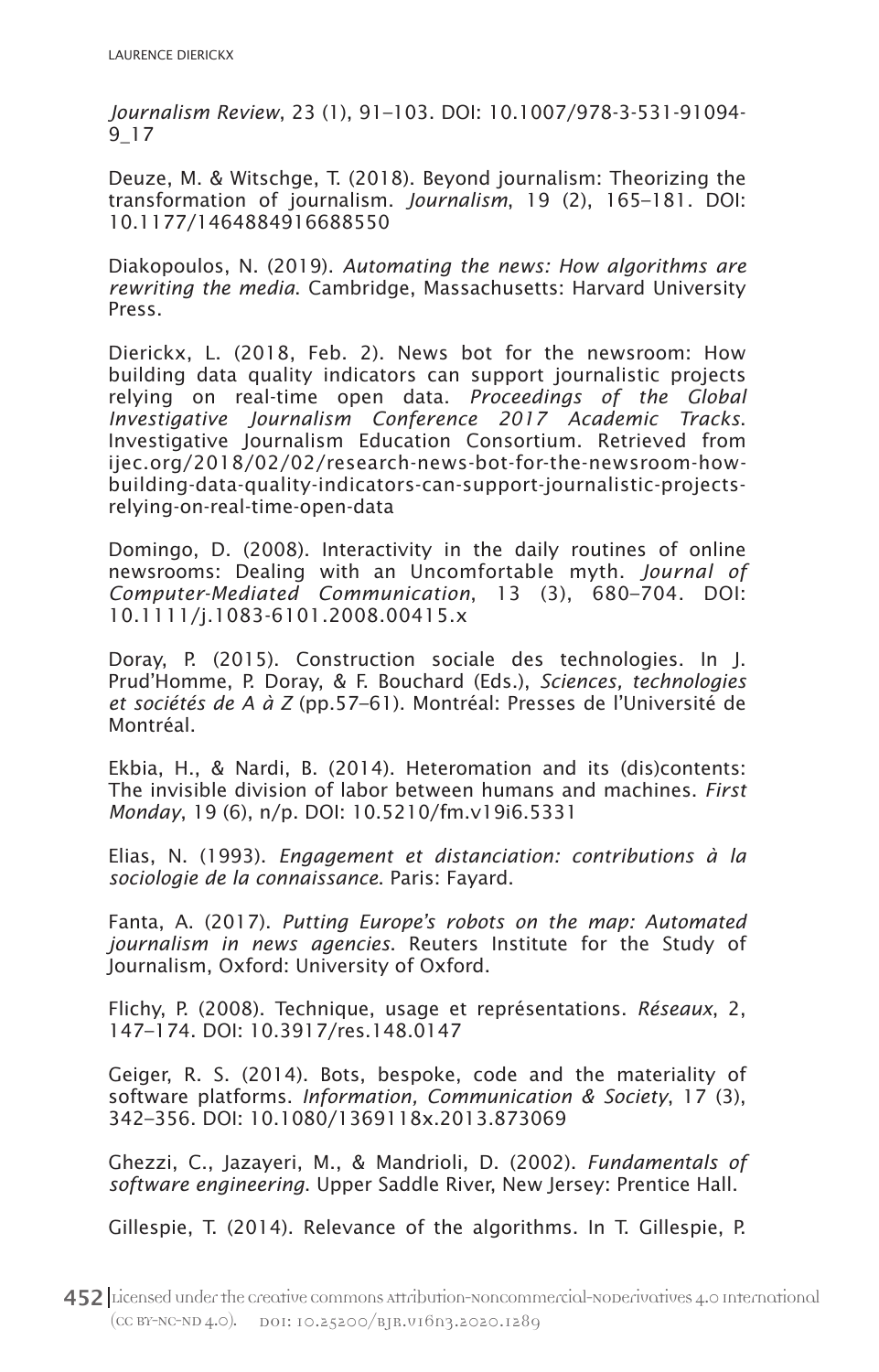Boczkowski, & K. A. Foot (Eds.), *Media Technologies: Essays on Communication, Materiality, and Society* (pp.167–194). Cambridge, Massachusetts: MIT Press.

Graefe, A. (2016). *Guide to automated journalism*. Tow Center for Digital Journalism. DOI: 10.7916/D80G3XDJ

Hammond, P. (2017). From computer-assisted to data-driven: Journalism and big data. *Journalism*, 18 (4), 408–424. DOI: 10.1177/ 1464884915620205

Hardt, H. (1990). News workers, technology, and journalism history. *Critical Studies in Media Communication*, 7 (4), 346–365. DOI: 10.1080/15295039009360184

Kammer, A. (2013). The mediatization of journalism. *MedieKultur: Journal of media and communication research*, 29 (54), 141–158. DOI: 10.7146/mediekultur.v29i54.17385

Karlsen, J., & Stavelin, E. (2014). Computational journalism in Norwegian newsrooms. *Journalism practice*, 8 (1), 34–48. DOI: 10.1080/17512786.2013.813190

Kellner, C., Masson, L., & Morelli, P. (2010). (Re)penser le non-usage des TIC. *Questions de communication*, 18, 7–20. DOI: 10.4000/ questionsdecommunication.395

Klonglan, G. E., & Coward, E. W. (1970). The concept of symbolic adoption: A suggested interpretation. *Rural Sociology*, 35 (1), 77–83. Retrieved from https://search.proquest.com/ openview/22028a5ed0855f4b3dec632f5f2e7ae9/1?pqorigsite=gscholar&cbl=1817355

Leppännen, L., Munezero, M., Sirén-Heikel, S., Granroth-Wilding, M., & Toivonen, H. (2017). Finding and expressing news from structured data. *Proceedings of the 21st International Academic Mindtrek Conference*. DOI: 10.1145/3131085.3131112

Latar, N. L. (2018). *Robot Journalism: Can human journalism survive?*  Singapore*:* World Scientific.

Lewis, S. C. (2012). The tension between professional control and open participation: Journalism and its boundaries. *Information, Communication & Society*, 15 (6), 836–866. DOI: 10.1080/1369118x.2012.674150

Linden, C.-G. (2017). Decades of automation in the newsroom: Why are there still so many jobs in journalism? *Digital Journalism*, 5(2), 123–140. DOI: 10.1080/21670811.2016.1160791

Linden, C.-G., & Dierickx, L. (2019). Robot journalism: The damage done by a metaphor. *Unmediated: Journal of Politics and Communication*, 2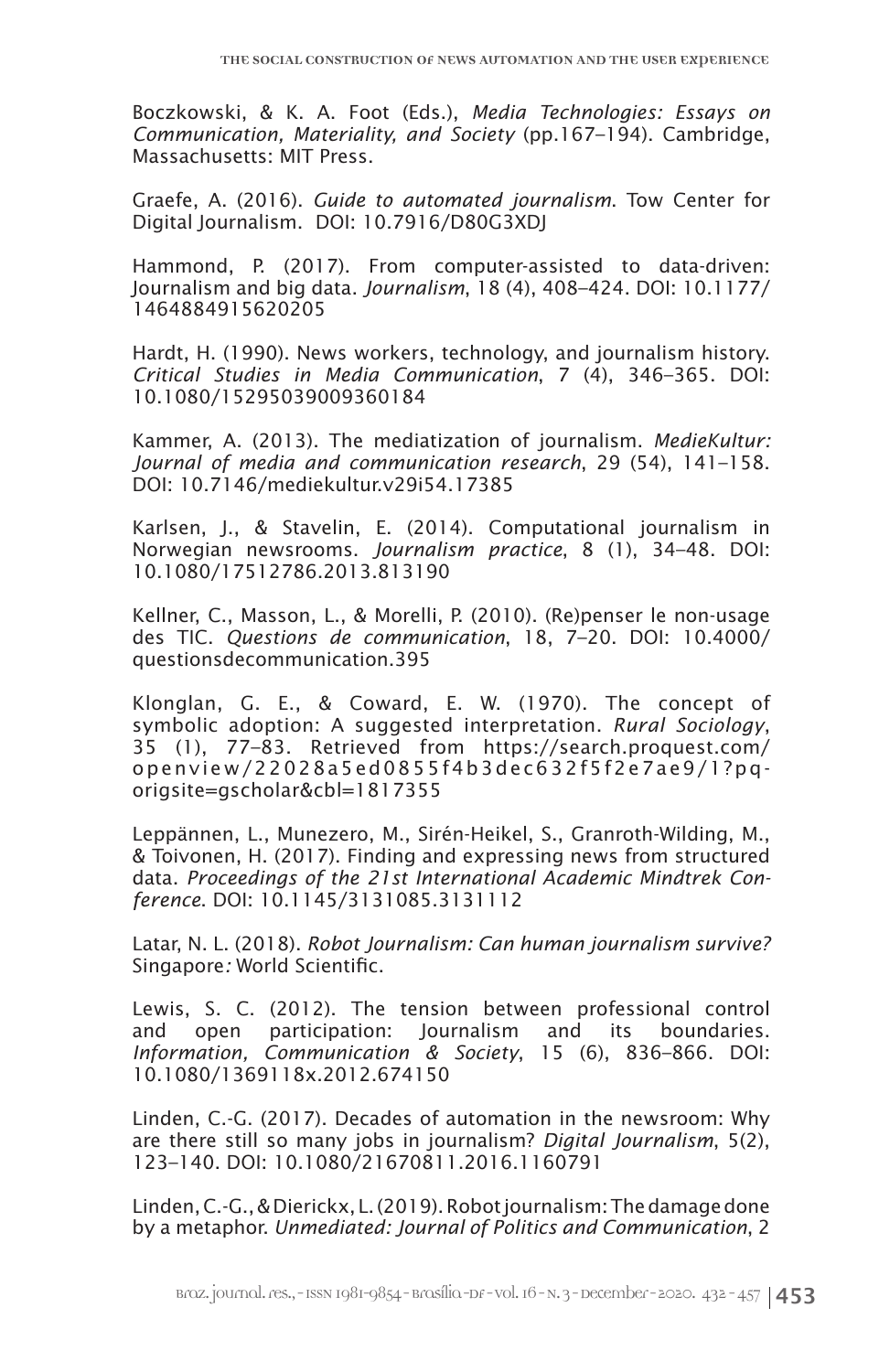(2), 152–155. Retrieved from https://tuhat.helsinki.fi/ws/portalfiles/ portal/124075473/UnMediated\_Issue\_2\_Complete.pdf

Linden, C.-G. *et al.* (2019). News automation: The rewards, risks and realities of 'machine journalism'. *WAN-IFRA Report*. Retrieved from https://wan-ifra.org/insight/report-news-automation-the-rewardsrisks-and-realities-of-machine-journalism/

Loosen, W. (2018). Data-driven gold-standards: What the field values as award-worthy data journalism and how journalism co-evolves with the datafication of society. In L. Bounegru, & J. Stray (Eds.), *The Data Journalism Handbook 2. Towards a Critical Data Practice* (pp.130–135). European Journalism Centre. Retrieved from https:// datajournalism.com/read/handbook/two

Mackenzie, A. (2006). *Cutting code: Software and sociality*. Oxford: Peter Lang Publishing.

Manovich, L. (2010). *Le langage des nouveaux médias*. Dijon: Les Presses du réel.

Manovich, L. (2013). *Software Takes Command*. London: Bloomsbury Academic.

McCarthy, J., & Wight, P. (2007). *Technology as experience*. Cambridge, Massachusetts: MIT Press.

Mico, J. L., Masip, P., & Domingo, D. (2013). To wish impossible things\* Convergence as a process of diffusion of innovations in an actor-network. *International Communication Gazette*, 75 (1), 118– 137. DOI: 10.1177/1748048512461765

Musso, P. (2009). Usages et imaginaires des TIC: la fiction des frictions. In Licoppe C. (Ed.), *L'évolution des cultures numériques : de la mutation du lien social à l'organisation du travail* (pp.201–210). Limoges: FYP Editions.

Neveu, E. (2010). News without journalists: Real threat or horror story? *Brazilian Journalism Research*, 6(1), 29–54. DOI: 10.25200/ bjr.v6n1.2010.225

Nygren, G. (2014). Multiskilling in the newsroom-de-skilling or reskilling of journalistic work? *The journal of media innovations*, 1(2), 75–96. DOI: 10.5617/jmi.v1i2.876

Plattner, T., & Orel, D. (2019). Addressing micro-audiences at scale. *Proceedings of the Computation+Journalism Conference*. Retrieved from: https://drive.google.com/file/d/1CJvITDxHEbPKMUO4Pq457N 8BvuEZHrGk/view?usp=sharing

Plesner, U. (2009). An actor-network perspective on changing work practices communication technologies as actants in news work.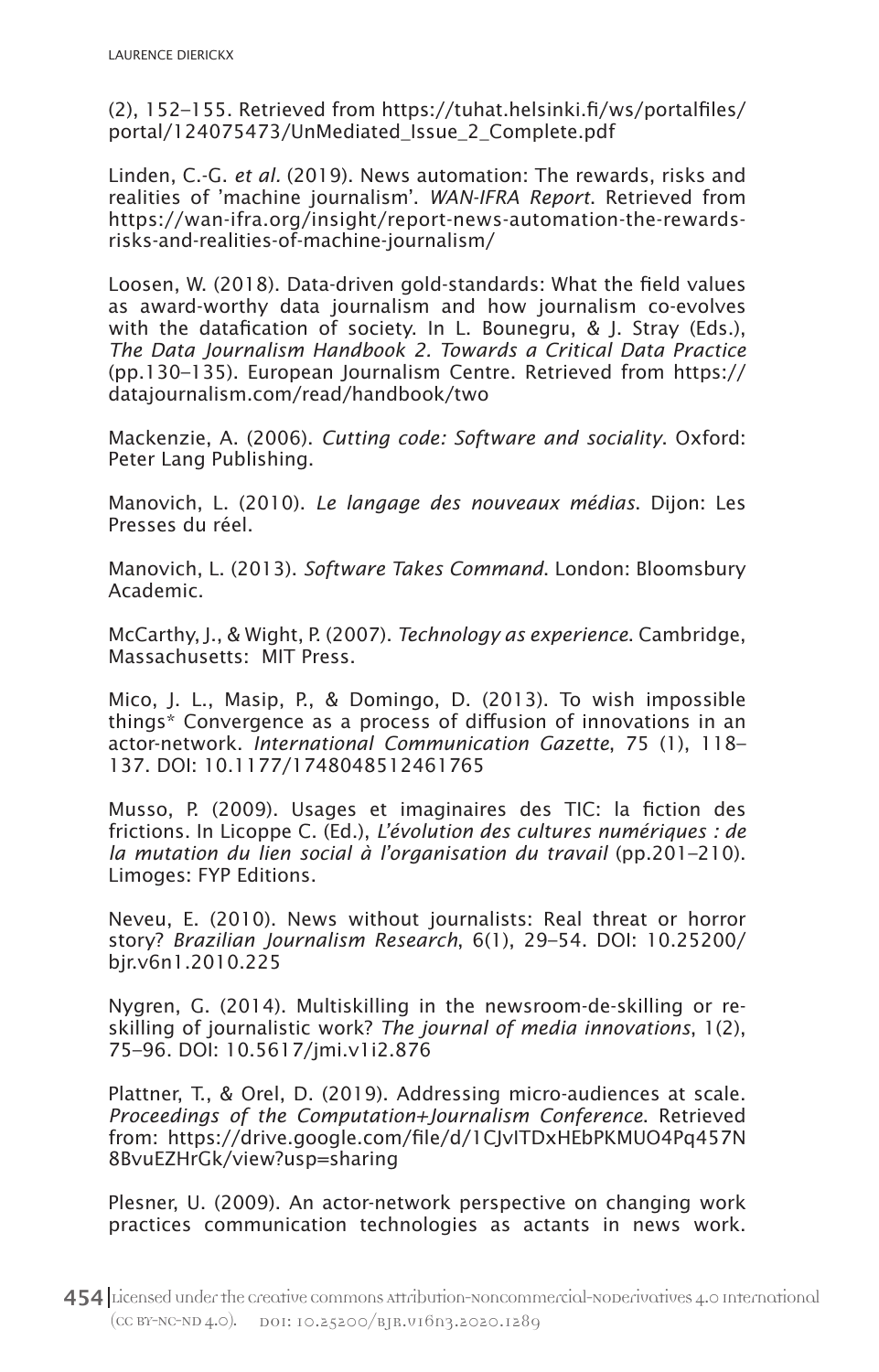*Journalism*, 10(5), 604–626. DOI: 10.1177/1464884909106535

Proulx, S. (2005). Penser les usages des technologies de l'information et de la communication aujourd'hui: enjeux-modèles-tendances. *Enjeux et usages des TIC: aspects sociaux et culturels*, 1, 7–20. Retrieved from https://sergeproulx.uqam.ca/wp-content/uploads/2010/12/2005 proulx-penser-les-usa-43.pdf

Powers, M. (2012). "In forms that are familiar and yet-to-be invented". American journalism and the discourse of technologically specific work. *Journal of Communication Inquiry*, 36 (1), 24–43. DOI: 10.1177/0196859911426009

Primo, A., & Zago, G. (2015). Who and what do journalism? An actor-network perspective. *Digital Journalism*, 3 (1), 38–52. DOI: 10.1080/21670811.2014.927987

Reiter, E., & Dale, R. (1997). Building applied natural language generation systems. *Natural Language Engineering*, 3 (1), 57–87. DOI: 10.1017/s1351324997001502

Reiter, E., & Dale, R. (2000). *Building Natural Language Generation Systems*. Cambridge: Cambridge University Press.

Saltzis, K., & Dickinson, R. (2008). Inside the changing newsroom: Journalists' responses to media convergence. *Aslib Proceedings*, 60(3), 216–228. DOI: 10.1108/00012530810879097

Sandoval-Martin, M. T., & La-Rosa, L. (2018). Big data as a differentiating sociocultural element of data journalism: The perception of data journalists and experts. *Communication & Society*, 31 (4), 193–209. Retrieved from revistas.unav.edu/index.php/communication-andsociety/article/view/35681

Schmitz-Weiss, A., & Retis-Rivas, J. (2018). "I don't like math's, that's why I am in journalism".

Journalism student perceptions and myths about data journalism. *Asia Pacific Media Educator*, 28 (1), 1–15. DOI: 10.1177/1326365x18780418

Selwyn, N. (2003). Apart from technology: Understanding people's non-use of information and communication technologies in everyday life. *Technology in society*, 25 (1), 99–116. DOI: 10.1016/s0160- 791x(02)00062-3

Singer, J. B. (2004). Strange bedfellows? The diffusion of convergence in four news organizations. *Journalism Studies,* 5 (1), 3–18. DOI: 10.1080/1461670032000174701

Singer, J. B. (2019). Habits of practice, habits of thought. *Journalism*, 20 (1), 135–139. DOI: 10.1177/1464884918809248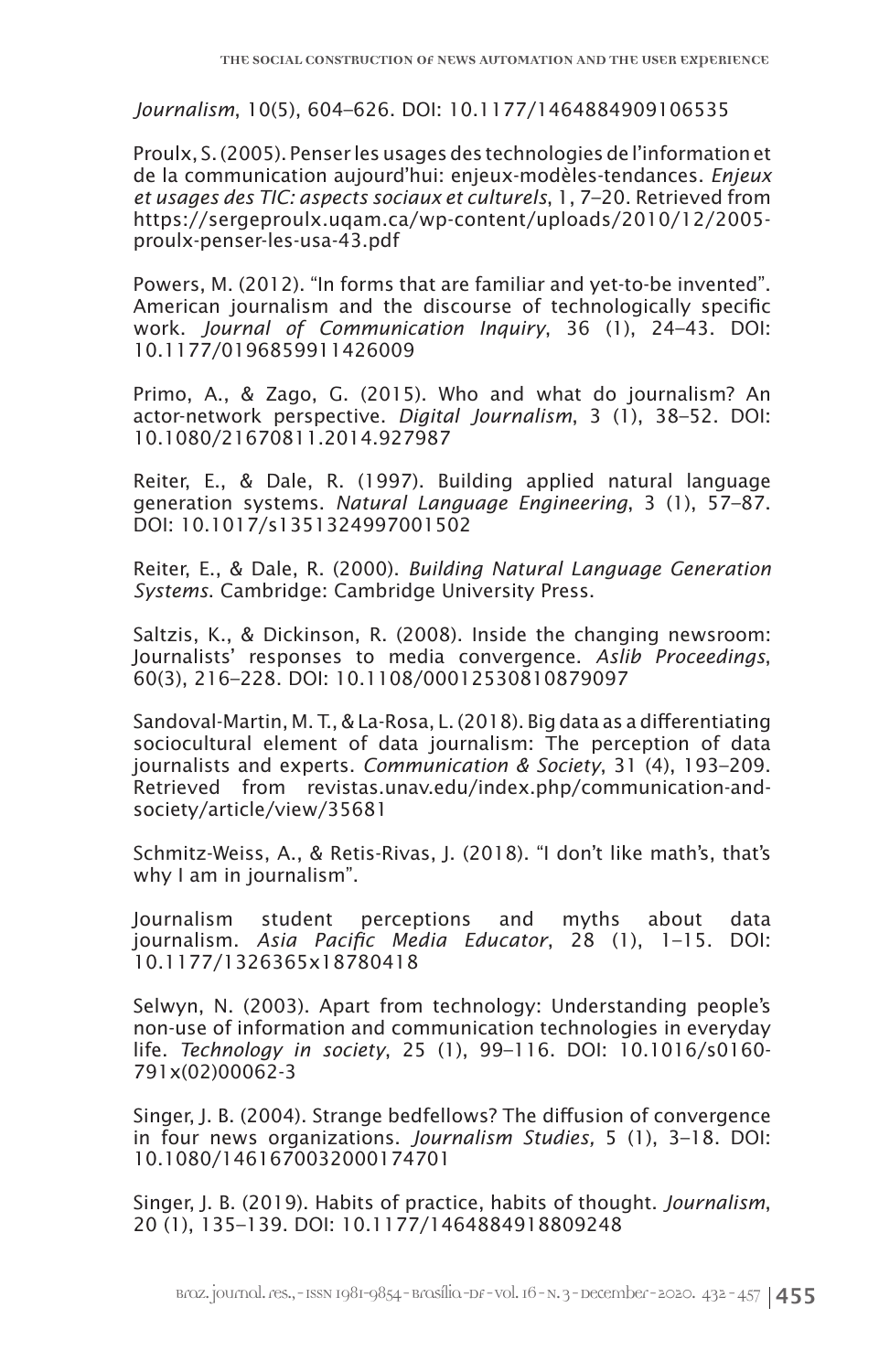Soulé, B. (2007). Observation participante ou participation observante? Usages et justifications de la notion de participation observante en sciences sociales. *Recherches Qualitatives*, 27 (1), 127–140. Retrieved from www.recherche-qualitative.qc.ca/ documents/files/revue/editi on\_reguliere/numero27%281%29/ soule.pdf

Thurman, N., Dörr, K., & Kunert, J. (2017). When reporters get handson with robo-writing: Professionals consider automated journalism's capabilities and consequences. *Digital Journalism*, 5(10), 1240–1259. DOI: 10.1080/21670811.2017.1289819

Ursell, G. D. (2001). Dumbing down or shaping up? New technologies, new media, new journalism. *Journalism*, 2 (2), 175–196. DOI: 10.1177/146488490100200204

Valenduc, G. (2005). *La technologie, un jeu de société: au-delà du déterminisme technologique et du constructivisme social*. Louvain-la-Neuve: Academia-Bruylant.

Van Dalen, A. (2012). The algorithms behind the headline: How machinewritten news redefines the core skills of human journalists. *Journalism Practice*, 6(5–6), 648–658. DOI: 10.1080/17512786.2012.667268

Vinck, D. (1995). *Sociologie des sciences*. Malakoff: Armand Collin.

Vinck, D. (2012). Manières de penser l'innovation. In B. Miège (Ed.)*, Les masques de la convergence: enquêtes sur sciences, industries et aménagements* (pp.125–148). Paris: Editions des Archives Contemporaines.

von Pape, T., & Martin, C. (2010). Non-usages du téléphone portable: au-delà d'une opposition binaire usagers/non-usagers. *Questions de communication*, 18, 113–143. DOI: 10.4000/ questionsdecommunication.416

Williams, R., & Edge, D. (1996). The social shaping of technology. *Research policy*, 25 (6), 865–899. DOI: 10.1016/0048- 7333(96)00885-2

Zamith, R. (2019). Transparency, interactivity, diversity, and information provenance in everyday data journalism. *Digital Journalism*, 7 (4), 470–489. DOI: 10.1080/21670811.2018.1554409